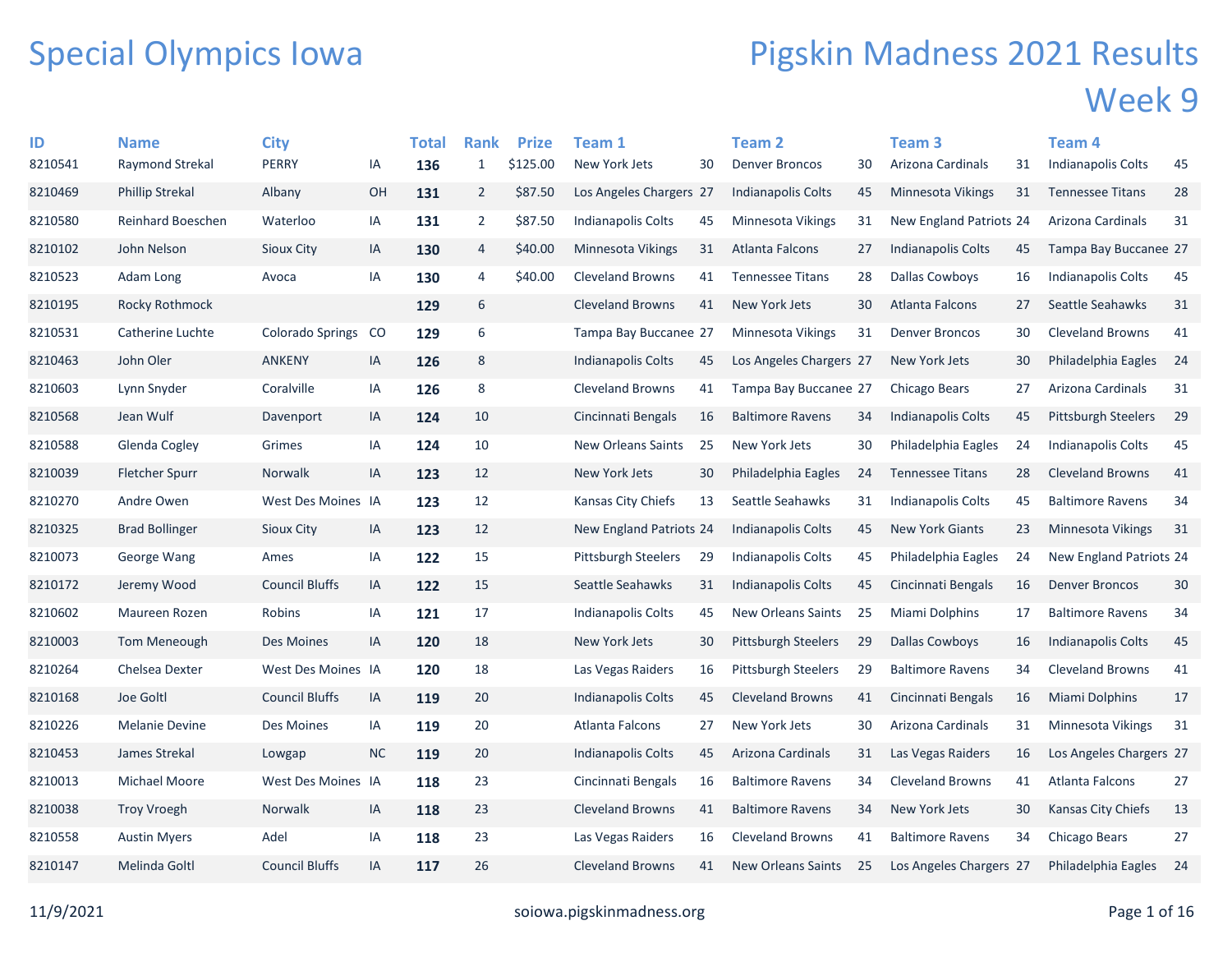| ID<br>8210183 | <b>Name</b>               | <b>City</b><br><b>Council Bluffs</b> |           | <b>Total</b> | <b>Rank</b><br>26 | <b>Prize</b> | Team 1<br><b>Tennessee Titans</b> |     | <b>Team 2</b><br>Tampa Bay Buccanee 27 |    | Team 3<br><b>Minnesota Vikings</b> |    | Team <sub>4</sub><br>Arizona Cardinals |                |
|---------------|---------------------------|--------------------------------------|-----------|--------------|-------------------|--------------|-----------------------------------|-----|----------------------------------------|----|------------------------------------|----|----------------------------------------|----------------|
|               | <b>Ksthy LeMaster</b>     |                                      | IA        | 117          |                   |              |                                   | 28  |                                        |    |                                    | 31 |                                        | 31             |
| 8210418       | Don Lewis                 | Ankeny                               | IA        | 117          | 26                |              | Seattle Seahawks                  | 31  | <b>New Orleans Saints</b>              | 25 | Los Angeles Rams                   | 16 | <b>Indianapolis Colts</b>              | 45             |
| 8210001       | Dennis Christensen        | West Des Moines IA                   |           | 116          | 29                |              | <b>Cleveland Browns</b>           | 41  | <b>New York Giants</b>                 | 23 | Los Angeles Chargers 27            |    | New Orleans Saints                     | 25             |
| 8210014       | Ken Scarpino              | Des Moines                           | IA        | 116          | 29                |              | Pittsburgh Steelers               | 29  | Los Angeles Chargers 27                |    | <b>Denver Broncos</b>              | 30 | New York Jets                          | 30             |
| 8210260       | Kaylene Ballesteros       | Indianola                            | IA        | 116          | 29                |              | Philadelphia Eagles               | 24  | <b>Dallas Cowboys</b>                  | 16 | Seattle Seahawks                   | 31 | <b>Indianapolis Colts</b>              | 45             |
| 8210263       | Chris Morgan              | West Des Moines IA                   |           | 116          | 29                |              | <b>Baltimore Ravens</b>           | 34  | Philadelphia Eagles                    | 24 | <b>Minnesota Vikings</b>           | 31 | Los Angeles Chargers 27                |                |
| 8210310       | Jim Clark                 | Sioux City                           | IA        | 116          | 29                |              | <b>Washington Team</b>            | 10  | New York Jets                          | 30 | Indianapolis Colts                 | 45 | Arizona Cardinals                      | 31             |
| 8210096       | <b>Michael Nichols</b>    | <b>Sioux City</b>                    | IA        | 115          | 34                |              | Seattle Seahawks                  | 31  | Los Angeles Rams                       | 16 | <b>Cleveland Browns</b>            | 41 | Los Angeles Chargers 27                |                |
| 8210238       | <b>Cory Williams</b>      | Pleasant Hill                        | IA        | 115          | 34                |              | Atlanta Falcons                   | 27  | <b>Cleveland Browns</b>                | 41 | Dallas Cowboys                     | 16 | Arizona Cardinals                      | 31             |
| 8210311       | John Sanders Jr           | Lawton                               | IA        | 115          | 34                |              | <b>Detroit Lions</b>              | 6   | <b>New York Giants</b>                 | 23 | <b>Indianapolis Colts</b>          | 45 | <b>Cleveland Browns</b>                | 41             |
| 8210312       | Alicia Sanders Jr         | Lawton                               | IA        | 115          | 34                |              | <b>Tennessee Titans</b>           | 28  | <b>Pittsburgh Steelers</b>             | 29 | New England Patriots 24            |    | <b>Baltimore Ravens</b>                | 34             |
| 8210214       | Dana Schott               | <b>Council Bluffs</b>                | IA        | 114          | 38                |              | New York Jets                     | 30  | <b>Cleveland Browns</b>                | 41 | Los Angeles Rams                   | 16 | Tampa Bay Buccanee 27                  |                |
| 8210540       | Joe Uran                  | Soiux City                           | IA        | 114          | 38                |              | <b>Dallas Cowboys</b>             | 16  | New York Jets                          | 30 | Atlanta Falcons                    | 27 | <b>Cleveland Browns</b>                | 41             |
| 8210593       | Jenna Fitch               | Gilbert                              | IA        | 114          | 38                |              | <b>Baltimore Ravens</b>           | 34  | <b>Tennessee Titans</b>                | 28 | Indianapolis Colts                 | 45 | Green Bay Packers                      | $\overline{7}$ |
| 8210120       | Pat Hinrichsen            | <b>Sioux City</b>                    | IA        | 113          | 41                |              | Tampa Bay Buccanee 27             |     | Seattle Seahawks                       | 31 | Indianapolis Colts                 | 45 | <b>Washington Team</b>                 | 10             |
| 8210164       | Terri Fuxa                | Omaha                                | <b>NE</b> | 113          | 41                |              | New Orleans Saints                | 25  | Cincinnati Bengals                     | 16 | Los Angeles Chargers 27            |    | <b>Indianapolis Colts</b>              | 45             |
| 8210406       | <b>Stephanie Campbell</b> | <b>Chagrin Falls</b>                 | OH        | 113          | 41                |              | <b>Baltimore Ravens</b>           | 34  | Tampa Bay Buccanee 27                  |    | <b>New York Giants</b>             | 23 | <b>Pittsburgh Steelers</b>             | 29             |
| 8210507       | David Canty               | Sperry                               | IA        | 113          | 41                |              | Philadelphia Eagles               | 24  | Chicago Bears                          | 27 | Minnesota Vikings                  | 31 | Seattle Seahawks                       | 31             |
| 8210575       | Colleen Boyle             | Chestnut Hill                        | MA        | 113          | 41                |              | Indianapolis Colts                | 45  | Los Angeles Chargers 27                |    | Seattle Seahawks                   | 31 | <b>Washington Team</b>                 | 10             |
| 8210127       | Joel Lagunas              | <b>Grand Prairie</b>                 | <b>TX</b> | 112          | 46                |              | Indianapolis Colts                | 45  | Seattle Seahawks                       | 31 | <b>Atlanta Falcons</b>             | 27 | Jacksonville Jaguars 9                 |                |
| 8210255       | Mason Mumm                | West Des Moines IA                   |           | 112          | 46                |              | <b>Cleveland Browns</b>           | 41  | <b>Denver Broncos</b>                  | 30 | Los Angeles Rams                   | 16 | New Orleans Saints 25                  |                |
| 8210291       | <b>Mark Miller</b>        | Ames                                 | IA        | 112          | 46                |              | <b>Cleveland Browns</b>           | 41  | <b>Indianapolis Colts</b>              | 45 | <b>Washington Team</b>             | 10 | <b>Dallas Cowboys</b>                  | 16             |
| 8210428       | <b>Timothy Lynch</b>      | <b>JOHNSTON</b>                      | IA        | 112          | 46                |              | Philadelphia Eagles               | 24  | Indianapolis Colts                     | 45 | Atlanta Falcons                    | 27 | Cincinnati Bengals                     | 16             |
| 8210472       | Jeffery Jones             | <b>Cedar Falls</b>                   | IA        | 112          | 46                |              | Indianapolis Colts                | 45  | New York Jets                          | 30 | New England Patriots 24            |    | <b>Kansas City Chiefs</b>              | 13             |
| 8210473       | Steven Mickelson          | West Des Moines IA                   |           | 112          | 46                |              | Atlanta Falcons                   | 27  | Las Vegas Raiders                      | 16 | Philadelphia Eagles                | 24 | Indianapolis Colts                     | 45             |
| 8210599       | Joseph Mckenna            | Des Moines                           | IA        | 112          | 46                |              | <b>Baltimore Ravens</b>           | 34  | Miami Dolphins                         | 17 | Cincinnati Bengals                 | 16 | <b>Indianapolis Colts</b>              | 45             |
| 8210175       | Greg Schultz              | Glenwood                             | IA        | 111          | 53                |              | Seattle Seahawks                  | 31  | <b>Denver Broncos</b>                  | 30 | <b>Baltimore Ravens</b>            | 34 | Dallas Cowboys                         | 16             |
| 8210410       | Mary F Rogowicki          | Tuckahoe                             | <b>NY</b> | 111          | 53                |              | <b>Tennessee Titans</b>           | 28  | Los Angeles Chargers 27                |    | Tampa Bay Buccanee 27              |    | Pittsburgh Steelers                    | 29             |
| 8210464       | Deanne Schieltz           | Peosta                               | IA        | 111          | 53                |              | Atlanta Falcons                   | 27  | <b>Pittsburgh Steelers</b>             | 29 | New Orleans Saints 25              |    | New York Jets                          | 30             |
| 8210471       | Janet Smith               | Clive                                | IA        | 111          | 53                |              | Pittsburgh Steelers               | -29 | <b>Indianapolis Colts</b>              | 45 | <b>Detroit Lions</b>               | 6  | Arizona Cardinals                      | 31             |
|               |                           |                                      |           |              |                   |              |                                   |     |                                        |    |                                    |    |                                        |                |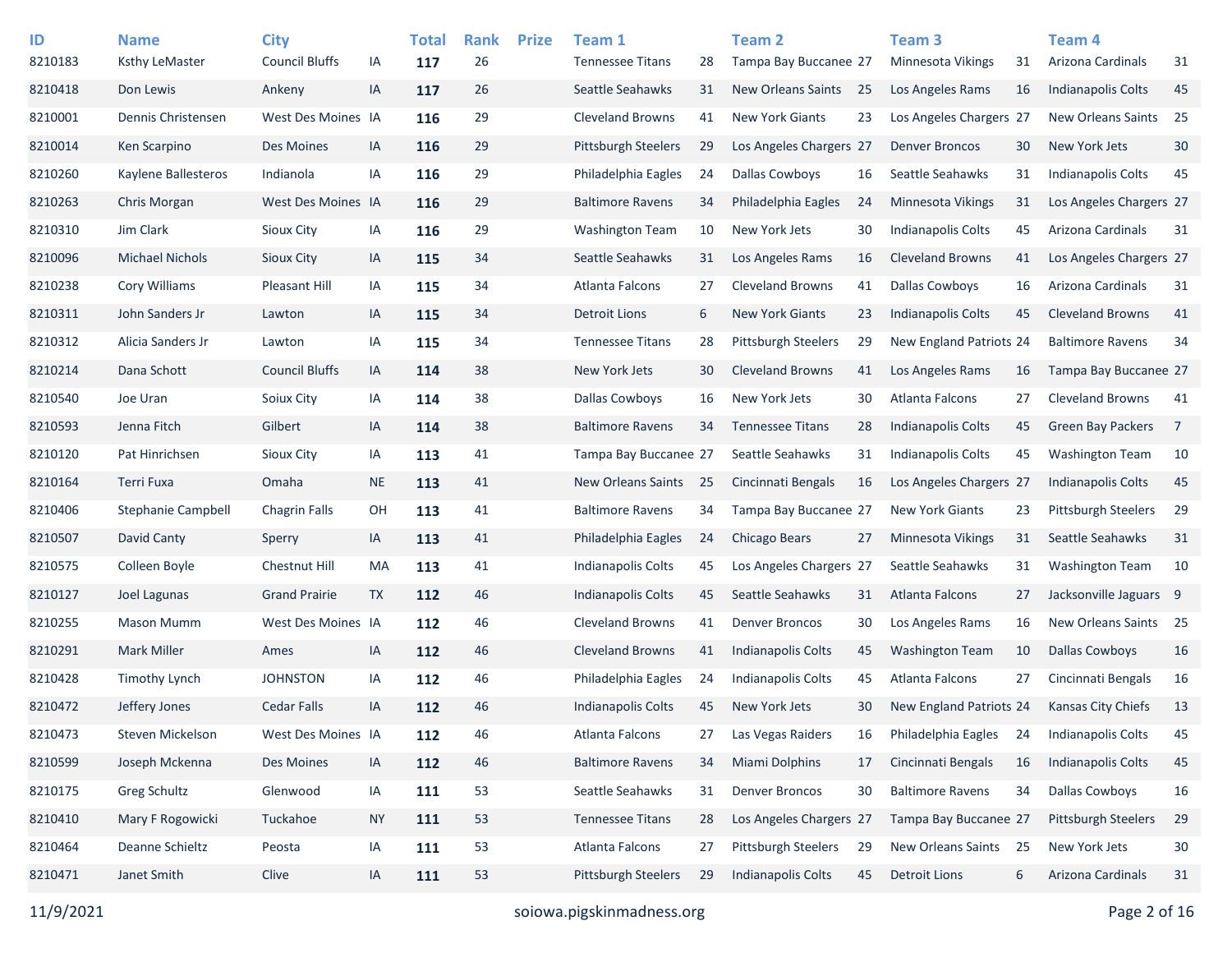| ID<br>8210499 | <b>Name</b><br><b>Taylor Parish</b> | <b>City</b><br><b>Saint Charles</b> | IA        | <b>Total</b><br>111 | <b>Rank</b><br>53 | <b>Prize</b> | Team 1<br><b>Pittsburgh Steelers</b> | 29  | <b>Team 2</b><br><b>Baltimore Ravens</b> | 34 | Team <sub>3</sub><br>Arizona Cardinals | 31 | Team 4<br>Miami Dolphins  | 17 |
|---------------|-------------------------------------|-------------------------------------|-----------|---------------------|-------------------|--------------|--------------------------------------|-----|------------------------------------------|----|----------------------------------------|----|---------------------------|----|
| 8210075       | Alex Vershaw                        | Ames                                | IA        | 110                 | 58                |              | Miami Dolphins                       | 17  | <b>New Orleans Saints</b>                | 25 | Indianapolis Colts                     | 45 | <b>New York Giants</b>    | 23 |
| 8210536       | Rusti Wood                          | Indianola                           | IA        | 110                 | 58                |              | Atlanta Falcons                      | 27  | <b>Pittsburgh Steelers</b>               | 29 | <b>Denver Broncos</b>                  | 30 | Philadelphia Eagles       | 24 |
| 8210009       | Steve Furtwangler                   | Clive                               | IA        | 109                 | 60                |              | Atlanta Falcons                      | 27  | Tampa Bay Buccanee 27                    |    | New England Patriots 24                |    | Seattle Seahawks          | 31 |
| 8210028       | Paul Patterson                      | Norwalk                             | IA        | 109                 | 60                |              | Los Angeles Chargers 27              |     | <b>Denver Broncos</b>                    | 30 | New Orleans Saints                     | 25 | Tampa Bay Buccanee 27     |    |
| 8210137       | Roger Brown                         | Des Moines                          | IA        | 109                 | 60                |              | <b>Indianapolis Colts</b>            | 45  | Seattle Seahawks                         | 31 | <b>Carolina Panthers</b>               | 6  | Tampa Bay Buccanee 27     |    |
| 8210166       | Max Goltl                           | <b>Council Bluffs</b>               | IA        | 109                 | 60                |              | <b>Tennessee Titans</b>              | 28  | Los Angeles Rams                         | 16 | <b>Minnesota Vikings</b>               | 31 | <b>Baltimore Ravens</b>   | 34 |
| 8210182       | <b>Andrew Simonsen</b>              | Underwood                           | IA        | 109                 | 60                |              | <b>Cleveland Browns</b>              | 41  | <b>Tennessee Titans</b>                  | 28 | <b>Atlanta Falcons</b>                 | 27 | Kansas City Chiefs        | 13 |
| 8210207       | Tom Weddem                          | Glendwood                           | IA        | 109                 | 60                |              | <b>Houston Texans</b>                | 9   | <b>Cleveland Browns</b>                  | 41 | Seattle Seahawks                       | 31 | <b>Tennessee Titans</b>   | 28 |
| 8210495       | <b>Chris Wahlert</b>                | Peosta                              | IA        | 109                 | 60                |              | <b>Tennessee Titans</b>              | 28  | Indianapolis Colts                       | 45 | <b>Buffalo Bills</b>                   | 6  | <b>Denver Broncos</b>     | 30 |
| 8210498       | <b>Timothy Lightner</b>             | Bettendorf                          | IA        | 109                 | 60                |              | <b>Baltimore Ravens</b>              | 34  | <b>New Orleans Saints</b>                | 25 | <b>New York Giants</b>                 | 23 | Los Angeles Chargers 27   |    |
| 8210564       | <b>Holly Pickett</b>                | Ankeny                              | IA        | 109                 | 60                |              | New Orleans Saints                   | 25  | <b>Cleveland Browns</b>                  | 41 | Las Vegas Raiders                      | 16 | Los Angeles Chargers 27   |    |
| 8210021       | <b>Ron Spurr</b>                    | Creston                             | IA        | 108                 | 69                |              | Los Angeles Rams                     | 16  | Las Vegas Raiders                        | 16 | <b>Indianapolis Colts</b>              | 45 | Arizona Cardinals         | 31 |
| 8210176       | <b>Steve Andrews</b>                | <b>Council Bluffs</b>               | IA        | 108                 | 69                |              | Arizona Cardinals                    | 31  | Tampa Bay Buccanee 27                    |    | Los Angeles Rams                       | 16 | <b>Baltimore Ravens</b>   | 34 |
| 8210265       | Ryan Purdy                          | Van Meter                           | IA        | 108                 | 69                |              | Seattle Seahawks                     | 31  | <b>Baltimore Ravens</b>                  | 34 | Los Angeles Chargers 27                |    | Las Vegas Raiders         | 16 |
| 8210433       | Nick Filipi                         | Ankeny                              | IA        | 108                 | 69                |              | Tampa Bay Buccanee 27                |     | <b>Cleveland Browns</b>                  | 41 | Cincinnati Bengals                     | 16 | Philadelphia Eagles       | 24 |
| 8210520       | Jason Pleggenkuhle                  | Adel                                | IA        | 108                 | 69                |              | Los Angeles Rams                     | 16  | Los Angeles Chargers 27                  |    | <b>Cleveland Browns</b>                | 41 | Philadelphia Eagles       | 24 |
| 8210560       | <b>Chris Simmons</b>                | Fort Dodge                          | IA        | 108                 | 69                |              | Philadelphia Eagles                  | -24 | New York Jets                            | 30 | <b>Atlanta Falcons</b>                 | 27 | <b>Chicago Bears</b>      | 27 |
| 8210023       | <b>Greg Shawler</b>                 | Creston                             | IA        | 107                 | 75                |              | <b>Indianapolis Colts</b>            | 45  | <b>Washington Team</b>                   | 10 | New England Patriots 24                |    | <b>Tennessee Titans</b>   | 28 |
| 8210161       | John Seaman                         | Omaha                               | <b>NE</b> | 107                 | 75                |              | Indianapolis Colts                   | 45  | <b>Houston Texans</b>                    | 9  | <b>New York Giants</b>                 | 23 | <b>Denver Broncos</b>     | 30 |
| 8210331       | Carmie Hotchkiss                    | Sioux City                          | IA        | 107                 | 75                |              | Los Angeles Chargers 27              |     | Cincinnati Bengals                       | 16 | New York Jets                          | 30 | <b>Baltimore Ravens</b>   | 34 |
| 8210486       | Ashley Jackson                      | <b>Webster City</b>                 | IA        | 107                 | 75                |              | <b>Indianapolis Colts</b>            | 45  | <b>New Orleans Saints</b>                | 25 | <b>Tennessee Titans</b>                | 28 | Jacksonville Jaguars 9    |    |
| 8210018       | Andy Grovo                          | Waukee                              | IA        | 106                 | 79                |              | Seattle Seahawks                     | 31  | Minnesota Vikings                        | 31 | <b>Baltimore Ravens</b>                | 34 | <b>Washington Team</b>    | 10 |
| 8210029       | Paul Patterson                      | Norwalk                             | IA        | 106                 | 79                |              | <b>New Orleans Saints</b>            | 25  | Los Angeles Chargers 27                  |    | New England Patriots 24                |    | New York Jets             | 30 |
| 8210101       | Jessica Noll                        | Akron                               | IA        | 106                 | 79                |              | Cleveland Browns                     | 41  | <b>Baltimore Ravens</b>                  | 34 | <b>Detroit Lions</b>                   | 6  | New Orleans Saints        | 25 |
| 8210192       | <b>Ted Roberts</b>                  | <b>Council Bluffs</b>               | IA        | 106                 | 79                |              | Carolina Panthers                    | 6   | Minnesota Vikings                        | 31 | New England Patriots 24                |    | <b>Indianapolis Colts</b> | 45 |
| 8210048       | Jayson Spurr                        | Norwalk                             | IA        | 105                 | 83                |              | Atlanta Falcons                      | 27  | <b>Cleveland Browns</b>                  | 41 | <b>Tennessee Titans</b>                | 28 | <b>Houston Texans</b>     | 9  |
| 8210146       | <b>Rich Bader</b>                   | Omaha                               | <b>NE</b> | 105                 | 83                |              | <b>Baltimore Ravens</b>              | 34  | Los Angeles Rams                         | 16 | New England Patriots 24                |    | Arizona Cardinals         | 31 |
| 8210174       | <b>Troy Cross</b>                   | <b>Council Bluffs</b>               | IA        | 105                 | 83                |              | Arizona Cardinals                    | 31  | <b>Baltimore Ravens</b>                  | 34 | Los Angeles Chargers 27                |    | Kansas City Chiefs        | 13 |
| 8210231       | <b>Bob Burnett</b>                  | Norwalk                             | IA        | 105                 | 83                |              | Arizona Cardinals                    | 31  | New England Patriots 24                  |    | <b>Baltimore Ravens</b>                | 34 | Cincinnati Bengals        | 16 |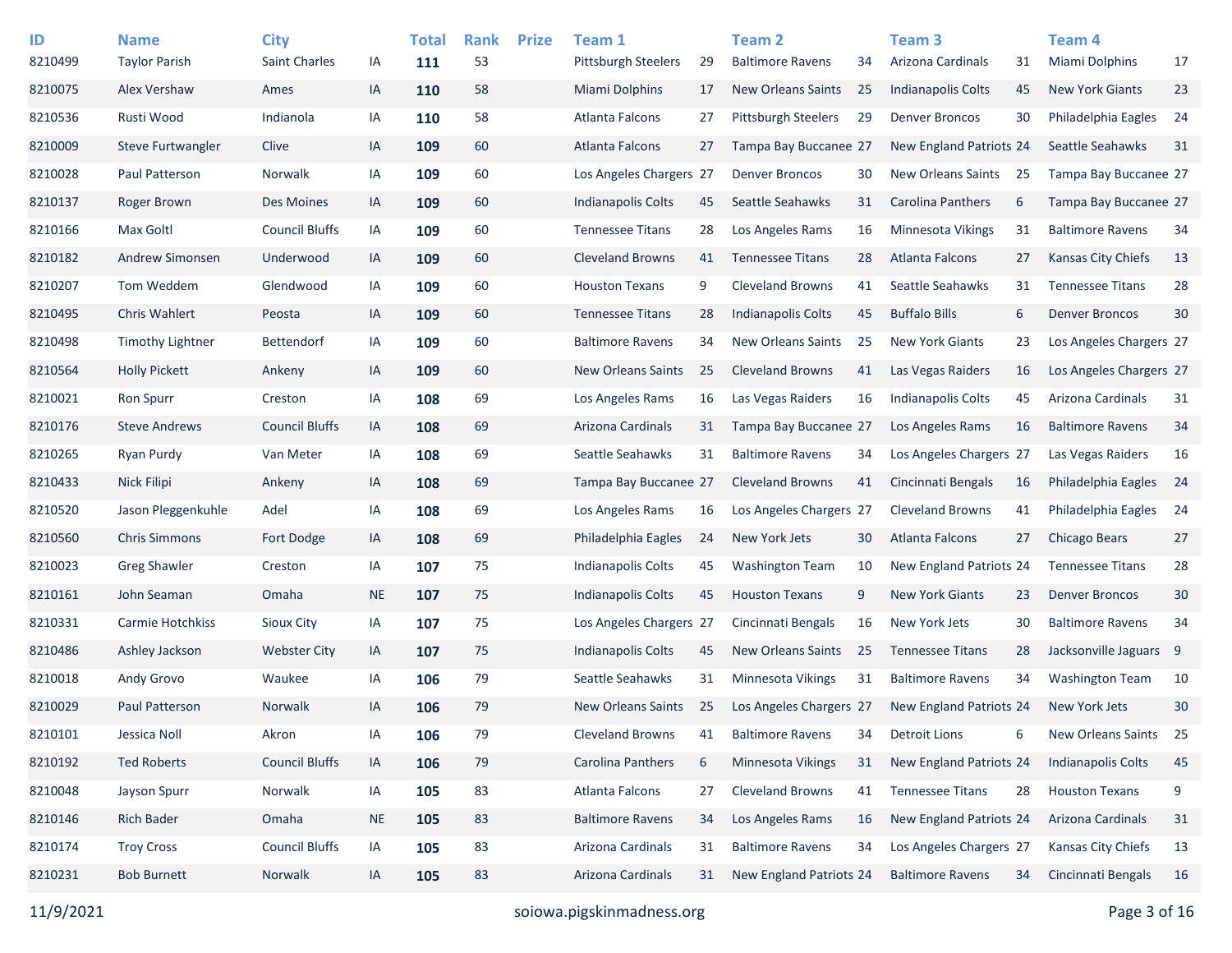| ID      | <b>Name</b>              | <b>City</b>             |           | Total | <b>Rank</b> | <b>Prize</b> | Team 1                  |    | <b>Team 2</b>             |    | <b>Team 3</b>            |     | Team 4                  |        |
|---------|--------------------------|-------------------------|-----------|-------|-------------|--------------|-------------------------|----|---------------------------|----|--------------------------|-----|-------------------------|--------|
| 8210289 | <b>Mark Miller</b>       | Ames                    | ΙA        | 105   | 83          |              | <b>Tennessee Titans</b> | 28 | <b>Minnesota Vikings</b>  | 31 | New York Jets            | 30  | Cincinnati Bengals      | 16     |
| 8210305 | <b>Ryan Denney</b>       | Lawton                  | IA        | 105   | 83          |              | Los Angeles Rams        | 16 | <b>Tennessee Titans</b>   | 28 | Los Angeles Chargers 27  |     | <b>Baltimore Ravens</b> | 34     |
| 8210306 | <b>Andrew Dutler</b>     | Sioux City              | IA        | 105   | 83          |              | Seattle Seahawks        | 31 | Tampa Bay Buccanee 27     |    | <b>Minnesota Vikings</b> | 31  | Las Vegas Raiders       | 16     |
| 8210317 | <b>Chris Thomas</b>      | <b>Sioux City</b>       | IA        | 105   | 83          |              | Arizona Cardinals       | 31 | <b>New York Giants</b>    | 23 | New England Patriots 24  |     | Atlanta Falcons         | 27     |
| 8210487 | Ashley Jackson           | <b>Webster City</b>     | IA        | 105   | 83          |              | Chicago Bears           | 27 | Minnesota Vikings         | 31 | Seattle Seahawks         | 31  | Los Angeles Rams        | 16     |
| 8210502 | <b>Cher Towey</b>        | Waukee                  | IA        | 105   | 83          |              | <b>Detroit Lions</b>    | 6  | Arizona Cardinals         | 31 | <b>Atlanta Falcons</b>   | 27  | <b>Cleveland Browns</b> | 41     |
| 8210598 | Anthony Robinson         | Kansas City             | <b>MO</b> | 105   | 83          |              | Atlanta Falcons         | 27 | Seattle Seahawks          | 31 | San Francisco 49ers      | -17 | New York Jets           | $30\,$ |
| 8210117 | Rheanne Hoffman          | <b>Sioux City</b>       | IA        | 104   | 94          |              | <b>Dallas Cowboys</b>   | 16 | Las Vegas Raiders         | 16 | Arizona Cardinals        | 31  | <b>Cleveland Browns</b> | 41     |
| 8210323 | Zac Croft                | Sioux City              | ΙA        | 104   | 94          |              | Seattle Seahawks        | 31 | <b>Cleveland Browns</b>   | 41 | <b>Dallas Cowboys</b>    | 16  | Las Vegas Raiders       | 16     |
| 8210553 | Matthew Lundquist        | Clive                   | IA        | 104   | 94          |              | Tampa Bay Buccanee 27   |    | Atlanta Falcons           | 27 | <b>Baltimore Ravens</b>  | 34  | <b>Dallas Cowboys</b>   | 16     |
| 8210106 | Kelli Harris             | <b>Sgt Bluffs</b>       | IA        | 103   | 97          |              | <b>Dallas Cowboys</b>   | 16 | <b>Cleveland Browns</b>   | 41 | Los Angeles Rams         | 16  | <b>Denver Broncos</b>   | 30     |
| 8210184 | Dorothy Kalar            | <b>Council Bluffs</b>   | IA        | 103   | 97          |              | Carolina Panthers       | 6  | Indianapolis Colts        | 45 | New Orleans Saints       | 25  | <b>Atlanta Falcons</b>  | 27     |
| 8210218 | Chris Hite               | <b>Council Bluffs</b>   | IA        | 103   | 97          |              | Miami Dolphins          | 17 | <b>Tennessee Titans</b>   | 28 | Atlanta Falcons          | 27  | Seattle Seahawks        | 31     |
| 8210480 | Robert Reed III          | Davenport               | IA        | 103   | 97          |              | Philadelphia Eagles     | 24 | Carolina Panthers         | 6  | <b>Tennessee Titans</b>  | 28  | Indianapolis Colts      | 45     |
| 8210574 | Keith Soffa              | Adel                    | IA        | 103   | 97          |              | Arizona Cardinals       | 31 | San Francisco 49ers       | 17 | Chicago Bears            | 27  | <b>Tennessee Titans</b> | 28     |
| 8210180 | <b>Steve Goltl</b>       | Omaha                   | <b>NE</b> | 102   | 102         |              | Minnesota Vikings       | 31 | San Francisco 49ers 17    |    | Jacksonville Jaguars     | - 9 | Indianapolis Colts      | 45     |
| 8210328 | Clatyon Fjerstad         | Lytton                  | ΙA        | 102   | 102         |              | Philadelphia Eagles     | 24 | <b>New York Giants</b>    | 23 | <b>Denver Broncos</b>    | 30  | New Orleans Saints      | 25     |
| 8210333 | Carmie Hotchkiss         | Sioux City              | IA        | 102   | 102         |              | Los Angeles Chargers 27 |    | Philadelphia Eagles       | 24 | <b>Baltimore Ravens</b>  | 34  | <b>Miami Dolphins</b>   | 17     |
| 8210479 | Alyssa Jensen            | Grimes                  | IA        | 102   | 102         |              | Pittsburgh Steelers     | 29 | Los Angeles Chargers 27   |    | New York Jets            | 30  | Los Angeles Rams        | 16     |
| 8210506 | <b>Carley Fransworth</b> | Des Moines              | IA        | 102   | 102         |              | Arizona Cardinals       | 31 | Chicago Bears             | 27 | <b>Washington Team</b>   | 10  | <b>Baltimore Ravens</b> | 34     |
| 8210532 | Catherine Luchte         | <b>Colorado Springs</b> | CO        | 102   | 102         |              | Cincinnati Bengals      | 16 | <b>Indianapolis Colts</b> | 45 | Arizona Cardinals        | 31  | <b>Washington Team</b>  | 10     |
| 8210035 | <b>Charles Lee</b>       | Youngsville             | <b>NC</b> | 101   | 108         |              | <b>Tennessee Titans</b> | 28 | Cincinnati Bengals        | 16 | New York Jets            | 30  | Los Angeles Chargers 27 |        |
| 8210100 | Mike Burke               | Sioux City              | IA        | 101   | 108         |              | New England Patriots 24 |    | Minnesota Vikings         | 31 | New York Jets            | 30  | Los Angeles Rams        | 16     |
| 8210177 | <b>Scott Milner</b>      | <b>Council Bluffs</b>   | IA        | 101   | 108         |              | Los Angeles Rams        | 16 | Chicago Bears             | 27 | <b>Baltimore Ravens</b>  | 34  | Philadelphia Eagles     | 24     |
| 8210200 | Jean Hern                | <b>Council Bluffs</b>   | IA        | 101   | 108         |              | New York Jets           | 30 | Kansas City Chiefs        | 13 | Philadelphia Eagles      | 24  | <b>Baltimore Ravens</b> | 34     |
| 8210269 | Jody Hayes               | West Des Moines IA      |           | 101   | 108         |              | Jacksonville Jaguars 9  |    | Seattle Seahawks          | 31 | <b>Baltimore Ravens</b>  | 34  | Los Angeles Chargers 27 |        |
| 8210301 | Jay Hoogendyk            | Sioux City              | IA        | 101   | 108         |              | <b>Detroit Lions</b>    | 6  | <b>Cleveland Browns</b>   | 41 | New York Jets            | 30  | New England Patriots 24 |        |
| 8210403 | <b>Bruce Hokel</b>       | Sioux City              | IA        | 101   | 108         |              | New England Patriots 24 |    | <b>Baltimore Ravens</b>   | 34 | <b>Dallas Cowboys</b>    | 16  | Atlanta Falcons         | 27     |
| 8210468 | Phillip Strekal          | Albany                  | OH        | 101   | 108         |              | <b>Baltimore Ravens</b> | 34 | New England Patriots 24   |    | Las Vegas Raiders        | 16  | Los Angeles Chargers 27 |        |
| 8210515 | <b>Freddie Deeds</b>     | Williamsburg            | IA        | 101   | 108         |              | Los Angeles Chargers 27 |    | <b>Detroit Lions</b>      | 6  | Atlanta Falcons          | 27  | <b>Cleveland Browns</b> | 41     |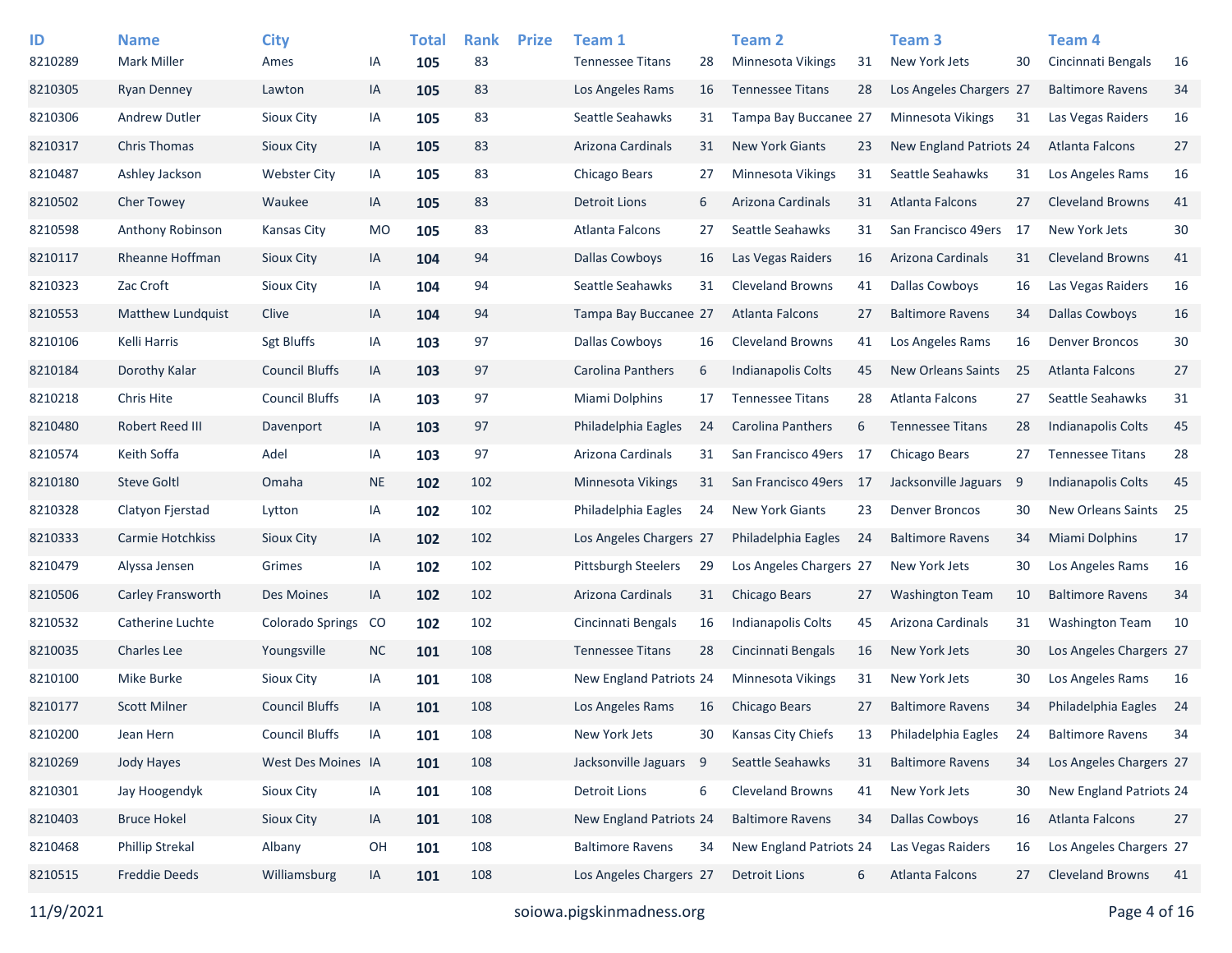| ID<br>8210546 | <b>Name</b><br>Joseph Owens | <b>City</b><br>Altoona | ΙA        | <b>Total</b><br>101 | <b>Rank</b><br>108 | <b>Prize</b> | Team 1<br>New York Jets  | 30 | Team 2<br><b>Denver Broncos</b> | 30   | Team <sub>3</sub><br><b>Kansas City Chiefs</b> | 13 | Team <sub>4</sub><br><b>Tennessee Titans</b> | 28             |
|---------------|-----------------------------|------------------------|-----------|---------------------|--------------------|--------------|--------------------------|----|---------------------------------|------|------------------------------------------------|----|----------------------------------------------|----------------|
| 8210562       | Justin Jacobs               | Clarksville            | IA        | 101                 | 108                |              | Los Angeles Chargers 27  |    | Chicago Bears                   | 27   | <b>Dallas Cowboys</b>                          | 16 | Minnesota Vikings                            | 31             |
| 8210596       | Mary Fitch                  | Ames                   | IA        | 101                 | 108                |              | New England Patriots 24  |    | <b>Pittsburgh Steelers</b>      | 29   | San Francisco 49ers                            | 17 | <b>Minnesota Vikings</b>                     | 31             |
| 8210086       | Angie Vanwestan             | <b>Story City</b>      | IA        | 100                 | 120                |              | <b>Washington Team</b>   | 10 | <b>Baltimore Ravens</b>         | 34   | Atlanta Falcons                                | 27 | <b>Pittsburgh Steelers</b>                   | 29             |
| 8210537       | Kelly Johnson               | <b>WALCOTT</b>         | IA        | 100                 | 120                |              | New York Jets            | 30 | <b>Buffalo Bills</b>            | 6    | <b>Cleveland Browns</b>                        | 41 | <b>New York Giants</b>                       | 23             |
| 8210221       | James Grimes                | Altoona                | IA        | 99                  | 122                |              | Indianapolis Colts       | 45 | Detroit Lions                   | 6    | Seattle Seahawks                               | 31 | San Francisco 49ers 17                       |                |
| 8210272       | Jon Kaufman                 | West Des Moines IA     |           | 99                  | 122                |              | Tampa Bay Buccanee 27    |    | <b>Baltimore Ravens</b>         | 34   | Arizona Cardinals                              | 31 | <b>Green Bay Packers</b>                     | $\overline{7}$ |
| 8210345       | Jo Ellen Shonkwiler         | Estherville            | IA        | 99                  | 122                |              | Arizona Cardinals        | 31 | <b>Indianapolis Colts</b>       | 45   | <b>Carolina Panthers</b>                       | 6  | Miami Dolphins                               | 17             |
| 8210401       | Dan Stein                   | Urbandale              | IA        | 99                  | 122                |              | Las Vegas Raiders        | 16 | Arizona Cardinals               | 31   | <b>Green Bay Packers</b>                       | 7  | <b>Indianapolis Colts</b>                    | 45             |
| 8210437       | Joseph Rose                 | <b>LOHRVILLE</b>       | IA        | 99                  | 122                |              | Philadelphia Eagles      | 24 | Minnesota Vikings               | 31   | <b>Miami Dolphins</b>                          | 17 | Los Angeles Chargers 27                      |                |
| 8210460       | Amanda Sipple               | Omaha                  | <b>NE</b> | 99                  | 122                |              | Chicago Bears            | 27 | <b>Cleveland Browns</b>         | 41   | Carolina Panthers                              | 6  | New Orleans Saints 25                        |                |
| 8210576       | Colleen Boyle               | Chestnut Hill          | MA        | 99                  | 122                |              | Seattle Seahawks         | 31 | Philadelphia Eagles             | 24   | <b>Atlanta Falcons</b>                         | 27 | San Francisco 49ers 17                       |                |
| 8210111       | Anthony Fitch               | <b>Sioux City</b>      | IA        | 98                  | 129                |              | Kansas City Chiefs       | 13 | <b>Dallas Cowboys</b>           | 16   | <b>Tennessee Titans</b>                        | 28 | <b>Cleveland Browns</b>                      | 41             |
| 8210154       | <b>Kate Graslewicz</b>      | Omaha                  | <b>NE</b> | 98                  | 129                |              | Los Angeles Rams         | 16 | New England Patriots 24         |      | Los Angeles Chargers 27                        |    | Seattle Seahawks                             | 31             |
| 8210321       | <b>Brooke Davies</b>        | <b>Sioux City</b>      | IA        | 98                  | 129                |              | <b>Cleveland Browns</b>  | 41 | Tampa Bay Buccanee 27           |      | San Francisco 49ers 17                         |    | Kansas City Chiefs                           | 13             |
| 8210445       | Michelle Nelson             | Polk City              | IA        | 98                  | 129                |              | <b>Baltimore Ravens</b>  | 34 | <b>Carolina Panthers</b>        | 6    | Minnesota Vikings                              | 31 | Los Angeles Chargers 27                      |                |
| 8210476       | Marcus Barkema              | Goodell                | IA        | 98                  | 129                |              | <b>Green Bay Packers</b> | 7  | <b>Dallas Cowboys</b>           | 16   | <b>Denver Broncos</b>                          | 30 | <b>Indianapolis Colts</b>                    | 45             |
| 8210548       | Kenneth Hanson              | Ankeny                 | IA        | 98                  | 129                |              | <b>Buffalo Bills</b>     | 6  | Los Angeles Chargers 27         |      | New England Patriots 24                        |    | <b>Cleveland Browns</b>                      | 41             |
| 8210037       | <b>Charles Lee</b>          | Youngsville            | <b>NC</b> | 97                  | 135                |              | <b>Cleveland Browns</b>  | 41 | Arizona Cardinals               | 31   | Cincinnati Bengals                             | 16 | <b>Houston Texans</b>                        | 9              |
| 8210169       | Ken Goltl                   | <b>Council Bluffs</b>  | IA        | 97                  | 135                |              | Philadelphia Eagles      | 24 | <b>Pittsburgh Steelers</b>      | 29   | Miami Dolphins                                 | 17 | <b>Atlanta Falcons</b>                       | 27             |
| 8210171       | <b>Beverly Wise</b>         | <b>Council Bluffs</b>  | IA        | 97                  | 135                |              | New York Giants          | 23 | Miami Dolphins                  | 17   | Los Angeles Rams                               | 16 | <b>Cleveland Browns</b>                      | 41             |
| 8210179       | Andrew Simonsen             | Underwood              | IA        | 97                  | 135                |              | Chicago Bears            | 27 | San Francisco 49ers             | - 17 | New York Jets                                  | 30 | <b>New York Giants</b>                       | 23             |
| 8210196       | Mike Mittan                 | <b>Council Bluffs</b>  | IA        | 97                  | 135                |              | New York Jets            | 30 | New England Patriots 24         |      | Cincinnati Bengals                             | 16 | Chicago Bears                                | 27             |
| 8210257       | <b>Brent Kock</b>           | West Des Moines IA     |           | 97                  | 135                |              | Kansas City Chiefs       | 13 | Chicago Bears                   | 27   | <b>Baltimore Ravens</b>                        | 34 | <b>New York Giants</b>                       | 23             |
| 8210258       | Conner McCuen               | West Des Moines IA     |           | 97                  | 135                |              | <b>Cleveland Browns</b>  | 41 | <b>Dallas Cowboys</b>           | 16   | Jacksonville Jaguars                           | 9  | Minnesota Vikings                            | 31             |
| 8210314       | Eric Carlson                | Sgt. Bluffs            | IA        | 97                  | 135                |              | <b>Houston Texans</b>    | 9  | <b>Dallas Cowboys</b>           | 16   | <b>Cleveland Browns</b>                        | 41 | Arizona Cardinals                            | 31             |
| 8210351       | <b>Carrie Heilig</b>        | Fremont                | <b>NE</b> | 97                  | 135                |              | Cleveland Browns         | 41 | Las Vegas Raiders               | 16   | Dallas Cowboys                                 | 16 | New England Patriots 24                      |                |
| 8210458       | Carissa Andermann           | <b>Cedar Falls</b>     | IA        | 97                  | 135                |              | Seattle Seahawks         | 31 | Chicago Bears                   | 27   | Jacksonville Jaguars 9                         |    | New York Jets                                | 30             |
| 8210483       | <b>Terry Main</b>           | urbandale              | IA        | 97                  | 135                |              | Carolina Panthers        | 6  | Cincinnati Bengals              | 16   | <b>Cleveland Browns</b>                        | 41 | <b>Baltimore Ravens</b>                      | 34             |
| 8210015       | Jeff Eldred                 | <b>Webster Groves</b>  | <b>MO</b> | 96                  | 146                |              | Minnesota Vikings        | 31 | New Orleans Saints              | 25   | Jacksonville Jaguars 9                         |    | Seattle Seahawks                             | 31             |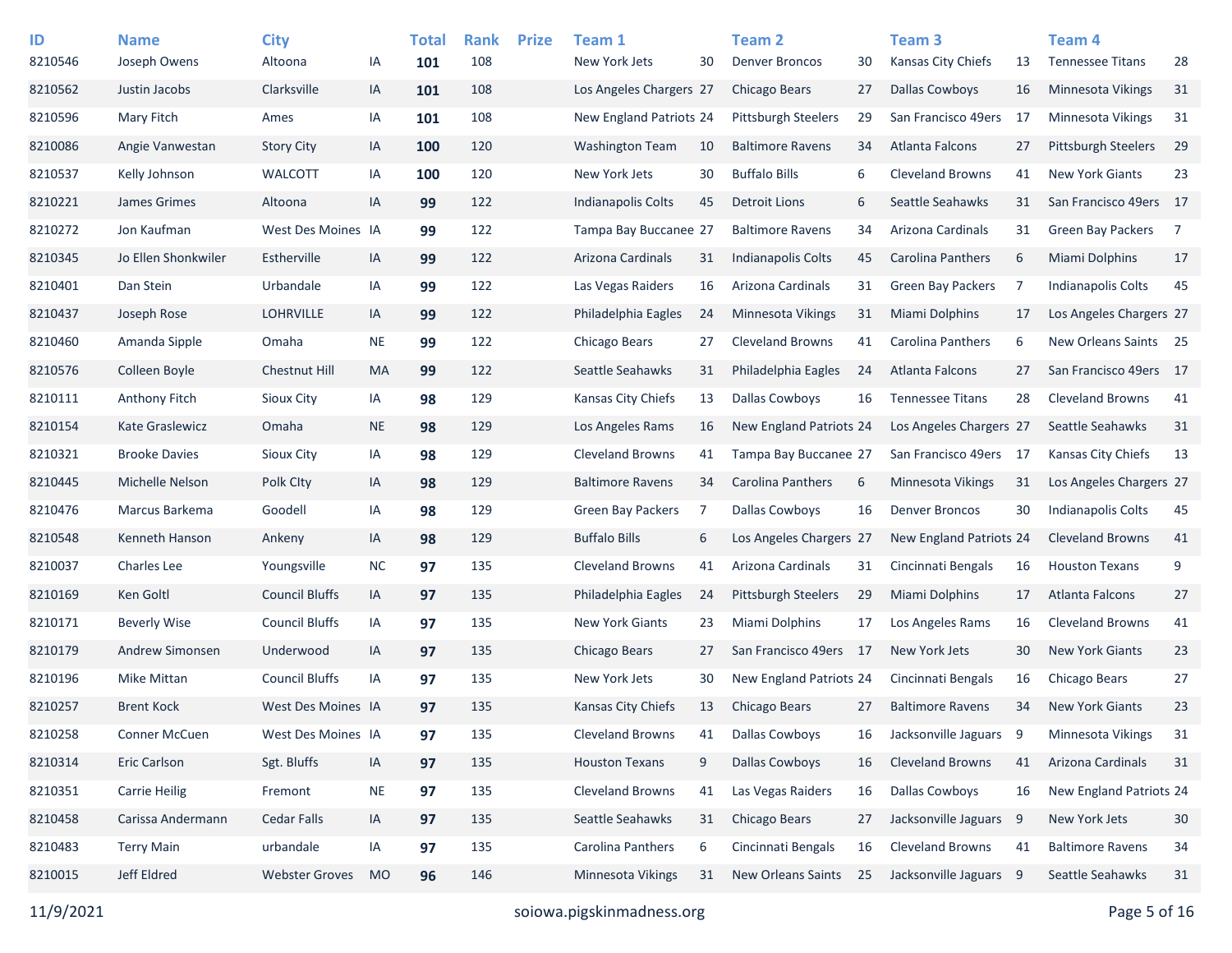| ID<br>8210076 | <b>Name</b><br><b>Morgan Henry</b> | <b>City</b><br>Des Moines | IA        | <b>Total</b><br>96 | <b>Rank</b><br>146 | <b>Prize</b> | Team 1<br><b>Baltimore Ravens</b> | 34  | <b>Team 2</b><br><b>Denver Broncos</b> | 30 | Team <sub>3</sub><br>Cincinnati Bengals | 16  | Team <sub>4</sub><br><b>Dallas Cowboys</b> | 16 |
|---------------|------------------------------------|---------------------------|-----------|--------------------|--------------------|--------------|-----------------------------------|-----|----------------------------------------|----|-----------------------------------------|-----|--------------------------------------------|----|
| 8210273       | <b>Adam Suter</b>                  | Ankeny                    | IA        | 96                 | 146                |              | San Francisco 49ers               | -17 | <b>Cleveland Browns</b>                | 41 | <b>Pittsburgh Steelers</b>              | 29  | <b>Houston Texans</b>                      | 9  |
| 8210426       | <b>Timothy Lynch</b>               | <b>JOHNSTON</b>           | IA        | 96                 | 146                |              | <b>Pittsburgh Steelers</b>        | 29  | Cincinnati Bengals                     | 16 | New England Patriots 24                 |     | Atlanta Falcons                            | 27 |
| 8210077       | Jessica Arneson                    | Ames                      | IA        | 95                 | 150                |              | New England Patriots 24           |     | Detroit Lions                          | 6  | <b>Baltimore Ravens</b>                 | 34  | Arizona Cardinals                          | 31 |
| 8210079       | Deb Arneson                        | Ames                      | IA        | 95                 | 150                |              | <b>Carolina Panthers</b>          | 6   | Seattle Seahawks                       | 31 | Arizona Cardinals                       | 31  | Chicago Bears                              | 27 |
| 8210084       | Kurt Kruger                        | Ames                      | IA        | 95                 | 150                |              | Tampa Bay Buccanee 27             |     | Arizona Cardinals                      | 31 | Seattle Seahawks                        | 31  | <b>Buffalo Bills</b>                       | 6  |
| 8210315       | Jodi Kerr                          | Sioux City                | IA        | 95                 | 150                |              | Philadelphia Eagles               | 24  | <b>Carolina Panthers</b>               | 6  | Arizona Cardinals                       | 31  | <b>Baltimore Ravens</b>                    | 34 |
| 8210474       | Marcus Barkema                     | Goodell                   | IA        | 95                 | 150                |              | New England Patriots 24           |     | Indianapolis Colts                     | 45 | Jacksonville Jaguars 9                  |     | San Francisco 49ers 17                     |    |
| 8210530       | Catherine Luchte                   | <b>Colorado Springs</b>   | CO        | 95                 | 150                |              | Jacksonville Jaguars 9            |     | <b>Baltimore Ravens</b>                | 34 | <b>Green Bay Packers</b>                | -7  | <b>Indianapolis Colts</b>                  | 45 |
| 8210535       | <b>Gregory Weinschenk</b>          | Urbandale                 | IA        | 95                 | 150                |              | Chicago Bears                     | 27  | Los Angeles Chargers 27                |    | New England Patriots 24                 |     | San Francisco 49ers                        | 17 |
| 8210556       | Denise Kleen                       | Pocahontas                | IA        | 95                 | 150                |              | Los Angeles Chargers 27           |     | <b>Pittsburgh Steelers</b>             | 29 | <b>Houston Texans</b>                   | 9   | New York Jets                              | 30 |
| 8210572       | <b>Scott Moore</b>                 | Missouri Valley           | IA        | 95                 | 150                |              | Indianapolis Colts                | 45  | Jacksonville Jaguars 9                 |    | Miami Dolphins                          | 17  | Philadelphia Eagles                        | 24 |
| 8210006       | Charlie May                        | West Des Moines IA        |           | 94                 | 159                |              | Kansas City Chiefs                | 13  | <b>New Orleans Saints</b>              | 25 | Chicago Bears                           | 27  | <b>Pittsburgh Steelers</b>                 | 29 |
| 8210034       | <b>Charles Lee</b>                 | Youngsville               | <b>NC</b> | 94                 | 159                |              | Indianapolis Colts                | 45  | <b>Washington Team</b>                 | 10 | Las Vegas Raiders                       | 16  | <b>New York Giants</b>                     | 23 |
| 8210130       | Susan Brown                        | Des Moines                | IA        | 94                 | 159                |              | Detroit Lions                     | 6   | <b>Baltimore Ravens</b>                | 34 | <b>Denver Broncos</b>                   | 30  | New England Patriots 24                    |    |
| 8210409       | <b>Michael Gittings</b>            | Lomax                     | IL.       | 94                 | 159                |              | Atlanta Falcons                   | 27  | <b>Miami Dolphins</b>                  | 17 | <b>Baltimore Ravens</b>                 | 34  | Las Vegas Raiders                          | 16 |
| 8210435       | Suzanne Dittmer                    | Des Moines                | IA        | 94                 | 159                |              | <b>Buffalo Bills</b>              | 6   | <b>New Orleans Saints</b>              | 25 | <b>Baltimore Ravens</b>                 | 34  | <b>Pittsburgh Steelers</b>                 | 29 |
| 8210456       | Janett Barrett                     | Rockwell City             | IA        | 94                 | 159                |              | Philadelphia Eagles               | 24  | Seattle Seahawks                       | 31 | <b>Pittsburgh Steelers</b>              | 29  | <b>Washington Team</b>                     | 10 |
| 8210461       | Gina McDonough                     | Eddyville                 | IA        | 94                 | 159                |              | New York Jets                     | 30  | Atlanta Falcons                        | 27 | <b>Buffalo Bills</b>                    | 6   | <b>Minnesota Vikings</b>                   | 31 |
| 8210510       | Liane Long                         | Avoca                     | IA        | 94                 | 159                |              | <b>Atlanta Falcons</b>            | 27  | Tampa Bay Buccanee 27                  |    | Jacksonville Jaguars                    | - 9 | Seattle Seahawks                           | 31 |
| 8210549       | Lisa Rusk                          | Colfax                    | IA        | 94                 | 159                |              | <b>Dallas Cowboys</b>             | 16  | Arizona Cardinals                      | 31 | Cincinnati Bengals                      | 16  | <b>Minnesota Vikings</b>                   | 31 |
| 8210557       | <b>Austin Myers</b>                | Adel                      | IA        | 94                 | 159                |              | Tampa Bay Buccanee 27             |     | <b>Houston Texans</b>                  | 9  | <b>Tennessee Titans</b>                 | 28  | New York Jets                              | 30 |
| 8210597       | <b>Nick Fitch</b>                  | Ames                      | IA        | 94                 | 159                |              | Dallas Cowboys                    | 16  | Chicago Bears                          | 27 | Tampa Bay Buccanee 27                   |     | New England Patriots 24                    |    |
| 8210010       | Jim Volker                         | West Des Moines IA        |           | 93                 | 170                |              | <b>Tennessee Titans</b>           | 28  | Carolina Panthers                      | 6  | New Orleans Saints                      | 25  | <b>Baltimore Ravens</b>                    | 34 |
| 8210012       | Tom Temple                         | urbandale                 | IA        | 93                 | 170                |              | <b>Houston Texans</b>             | 9   | Atlanta Falcons                        | 27 | Las Vegas Raiders                       | 16  | <b>Cleveland Browns</b>                    | 41 |
| 8210216       | Chad Meyers                        | Pacific Jet               | IA        | 93                 | 170                |              | Los Angeles Rams                  | 16  | Jacksonville Jaguars 9                 |    | Cleveland Browns                        | 41  | Chicago Bears                              | 27 |
| 8210253       | Craig Weatherall                   | West Des Moines IA        |           | 93                 | 170                |              | Minnesota Vikings                 | 31  | San Francisco 49ers 17                 |    | Pittsburgh Steelers                     | 29  | Las Vegas Raiders                          | 16 |
| 8210422       | Royal McClannahan                  | Modale                    | $\sf IA$  | 93                 | 170                |              | Philadelphia Eagles               | 24  | <b>Dallas Cowboys</b>                  | 16 | <b>Pittsburgh Steelers</b>              | 29  | New England Patriots 24                    |    |
| 8210459       | Amanda Sipple                      | Omaha                     | <b>NE</b> | 93                 | 170                |              | Minnesota Vikings                 | 31  | <b>Buffalo Bills</b>                   | 6  | Arizona Cardinals                       | 31  | New Orleans Saints 25                      |    |
| 8210521       | Loren Goettsch                     | Sioux City                | IA        | 93                 | 170                |              | Cincinnati Bengals                | 16  | Los Angeles Rams                       | 16 | Tampa Bay Buccanee 27                   |     | <b>Baltimore Ravens</b>                    | 34 |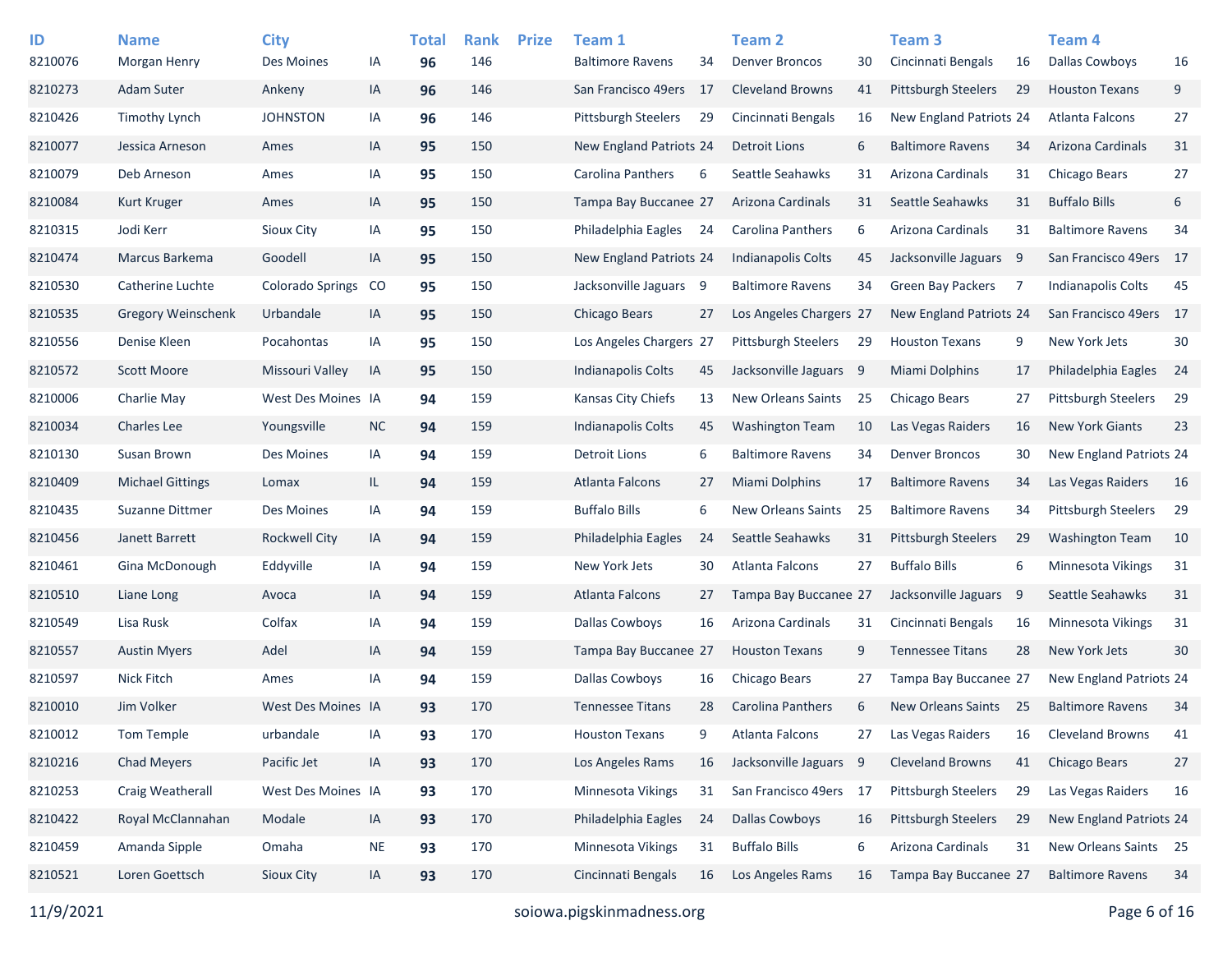| ID<br>8210581 | <b>Name</b><br>Reinhard Boeschen | <b>City</b><br>Waterloo | IA        | <b>Total</b><br>93 | <b>Rank</b><br>170 | <b>Prize</b> | Team 1<br><b>Denver Broncos</b> | 30  | <b>Team 2</b><br><b>Pittsburgh Steelers</b> | 29 | Team 3<br>Atlanta Falcons | 27 | Team <sub>4</sub><br><b>Green Bay Packers</b> | $\overline{7}$ |
|---------------|----------------------------------|-------------------------|-----------|--------------------|--------------------|--------------|---------------------------------|-----|---------------------------------------------|----|---------------------------|----|-----------------------------------------------|----------------|
| 8210116       | <b>Brent Eickholt</b>            | <b>Sioux City</b>       | IA        | 92                 | 178                |              | <b>Pittsburgh Steelers</b>      | -29 | <b>New York Giants</b>                      | 23 | <b>Washington Team</b>    | 10 | New York Jets                                 | 30             |
| 8210449       | James Strekal                    | Lowgap                  | <b>NC</b> | 92                 | 178                |              | <b>Tennessee Titans</b>         | 28  | <b>Washington Team</b>                      | 10 | <b>Minnesota Vikings</b>  | 31 | <b>New York Giants</b>                        | 23             |
| 8210490       | <b>Bob Shoultz</b>               | <b>Sioux City</b>       | IA        | 92                 | 178                |              | New Orleans Saints              | 25  | <b>Minnesota Vikings</b>                    | 31 | New York Jets             | 30 | <b>Buffalo Bills</b>                          | 6              |
| 8210526       | Roy Fonza                        | Horseshoe Bend          | AR        | 92                 | 178                |              | Jacksonville Jaguars            | 9   | Chicago Bears                               | 27 | New Orleans Saints        | 25 | <b>Minnesota Vikings</b>                      | 31             |
| 8210545       | Joseph Owens                     | Altoona                 | IA        | 92                 | 178                |              | Jacksonville Jaguars 9          |     | Chicago Bears                               | 27 | <b>Minnesota Vikings</b>  | 31 | <b>New Orleans Saints</b>                     | 25             |
| 8210049       | <b>Dyaln Spurr</b>               | Norwalk                 | IA        | 91                 | 183                |              | <b>Washington Team</b>          | 10  | Chicago Bears                               | 27 | Los Angeles Chargers 27   |    | Atlanta Falcons                               | 27             |
| 8210152       | <b>Bob Ostronic</b>              | Omaha                   | <b>NE</b> | 91                 | 183                |              | <b>Tennessee Titans</b>         | 28  | New England Patriots 24                     |    | <b>Denver Broncos</b>     | 30 | <b>Houston Texans</b>                         | 9              |
| 8210217       | John Focht                       | Omaha                   | <b>NE</b> | 91                 | 183                |              | Los Angeles Rams                | 16  | Indianapolis Colts                          | 45 | Detroit Lions             | 6  | New England Patriots 24                       |                |
| 8210251       | Jeff Lyon                        | West Des Moines IA      |           | 91                 | 183                |              | Carolina Panthers               | 6   | Las Vegas Raiders                           | 16 | <b>Cleveland Browns</b>   | 41 | <b>Tennessee Titans</b>                       | 28             |
| 8210287       | <b>Elizabeth Morse</b>           | Ames                    | IA        | 91                 | 183                |              | Miami Dolphins                  | 17  | Las Vegas Raiders                           | 16 | <b>Minnesota Vikings</b>  | 31 | Atlanta Falcons                               | 27             |
| 8210316       | Sean Mendlik                     | Sioux City              | IA        | 91                 | 183                |              | Cincinnati Bengals              | 16  | Pittsburgh Steelers                         | 29 | Las Vegas Raiders         | 16 | <b>Denver Broncos</b>                         | 30             |
| 8210509       | Liane Long                       | Avoca                   | IA        | 91                 | 183                |              | <b>Indianapolis Colts</b>       | 45  | <b>Houston Texans</b>                       | 9  | Arizona Cardinals         | 31 | <b>Buffalo Bills</b>                          | 6              |
| 8210543       | <b>Elizabeth Beck</b>            | Ames                    | IA        | 91                 | 183                |              | New England Patriots 24         |     | Minnesota Vikings                           | 31 | <b>Denver Broncos</b>     | 30 | <b>Buffalo Bills</b>                          | 6              |
| 8210577       | Darrell Conder                   | Des Moines              | IA        | 91                 | 183                |              | <b>Washington Team</b>          | 10  | <b>New York Giants</b>                      | 23 | <b>Baltimore Ravens</b>   | 34 | Philadelphia Eagles                           | 24             |
| 8210004       | <b>Charlie Sovich</b>            | West Des Moines IA      |           | 90                 | 192                |              | <b>Cleveland Browns</b>         | 41  | Los Angeles Rams                            | 16 | Chicago Bears             | 27 | <b>Buffalo Bills</b>                          | 6              |
| 8210007       | <b>Floyd Constant</b>            | West Des Moines IA      |           | 90                 | 192                |              | <b>Houston Texans</b>           | 9   | <b>Baltimore Ravens</b>                     | 34 | Seattle Seahawks          | 31 | <b>Dallas Cowboys</b>                         | 16             |
| 8210047       | Jan Spurr                        | Creston                 | IA        | 90                 | 192                |              | <b>Chicago Bears</b>            | 27  | Tampa Bay Buccanee 27                       |    | <b>New York Giants</b>    | 23 | Kansas City Chiefs                            | 13             |
| 8210309       | Jim Clark                        | Sioux City              | IA        | 90                 | 192                |              | New England Patriots 24         |     | Los Angeles Rams                            | 16 | <b>New York Giants</b>    | 23 | Chicago Bears                                 | 27             |
| 8210438       | Joseph Rose                      | <b>LOHRVILLE</b>        | IA        | 90                 | 192                |              | New York Jets                   | 30  | New England Patriots 24                     |    | Chicago Bears             | 27 | Jacksonville Jaguars 9                        |                |
| 8210478       | Marcus Barkema                   | Goodell                 | IA        | 90                 | 192                |              | <b>Buffalo Bills</b>            | 6   | <b>Tennessee Titans</b>                     | 28 | Los Angeles Chargers 27   |    | <b>Pittsburgh Steelers</b>                    | 29             |
| 8210497       | <b>Chris Wahlert</b>             | Peosta                  | IA        | 90                 | 192                |              | Cincinnati Bengals              | 16  | Las Vegas Raiders                           | 16 | Los Angeles Chargers 27   |    | Arizona Cardinals                             | 31             |
| 8210514       | <b>Freddie Deeds</b>             | Williamsburg            | IA        | 90                 | 192                |              | <b>Cleveland Browns</b>         | 41  | Los Angeles Chargers 27                     |    | <b>Carolina Panthers</b>  | 6  | Cincinnati Bengals                            | 16             |
| 8210519       | Heidi Komes                      | <b>Union Center</b>     | IA        | 90                 | 192                |              | Los Angeles Rams                | 16  | <b>Arizona Cardinals</b>                    | 31 | Atlanta Falcons           | 27 | <b>Dallas Cowboys</b>                         | 16             |
| 8210115       | Dennis Ard                       | Sioux City              | IA        | 89                 | 201                |              | New England Patriots 24         |     | Arizona Cardinals                           | 31 | <b>Buffalo Bills</b>      | 6  | <b>Tennessee Titans</b>                       | 28             |
| 8210212       | <b>Bret Burns</b>                | Omaha                   | <b>NE</b> | 89                 | 201                |              | New Orleans Saints              | 25  | Chicago Bears                               | 27 | Minnesota Vikings         | 31 | <b>Buffalo Bills</b>                          | 6              |
| 8210302       | Marc Hein                        | Sioux City              | IA        | 89                 | 201                |              | New York Jets                   | 30  | Cincinnati Bengals                          | 16 | <b>Baltimore Ravens</b>   | 34 | Jacksonville Jaguars 9                        |                |
| 8210330       | Carmie Hotchkiss                 | Sioux City              | IA        | 89                 | 201                |              | Los Angeles Rams                | 16  | Pittsburgh Steelers                         | 29 | Kansas City Chiefs        | 13 | Seattle Seahawks                              | 31             |
| 8210405       | Stephanie Campbell               | <b>Chagrin Falls</b>    | OH        | 89                 | 201                |              | Los Angeles Rams                | 16  | Atlanta Falcons                             | 27 | New York Jets             | 30 | Las Vegas Raiders                             | 16             |
| 8210467       | <b>Phillip Strekal</b>           | Albany                  | OH        | 89                 | 201                |              | <b>Houston Texans</b>           | 9   | <b>Pittsburgh Steelers</b>                  | 29 | Tampa Bay Buccanee 27     |    | New England Patriots 24                       |                |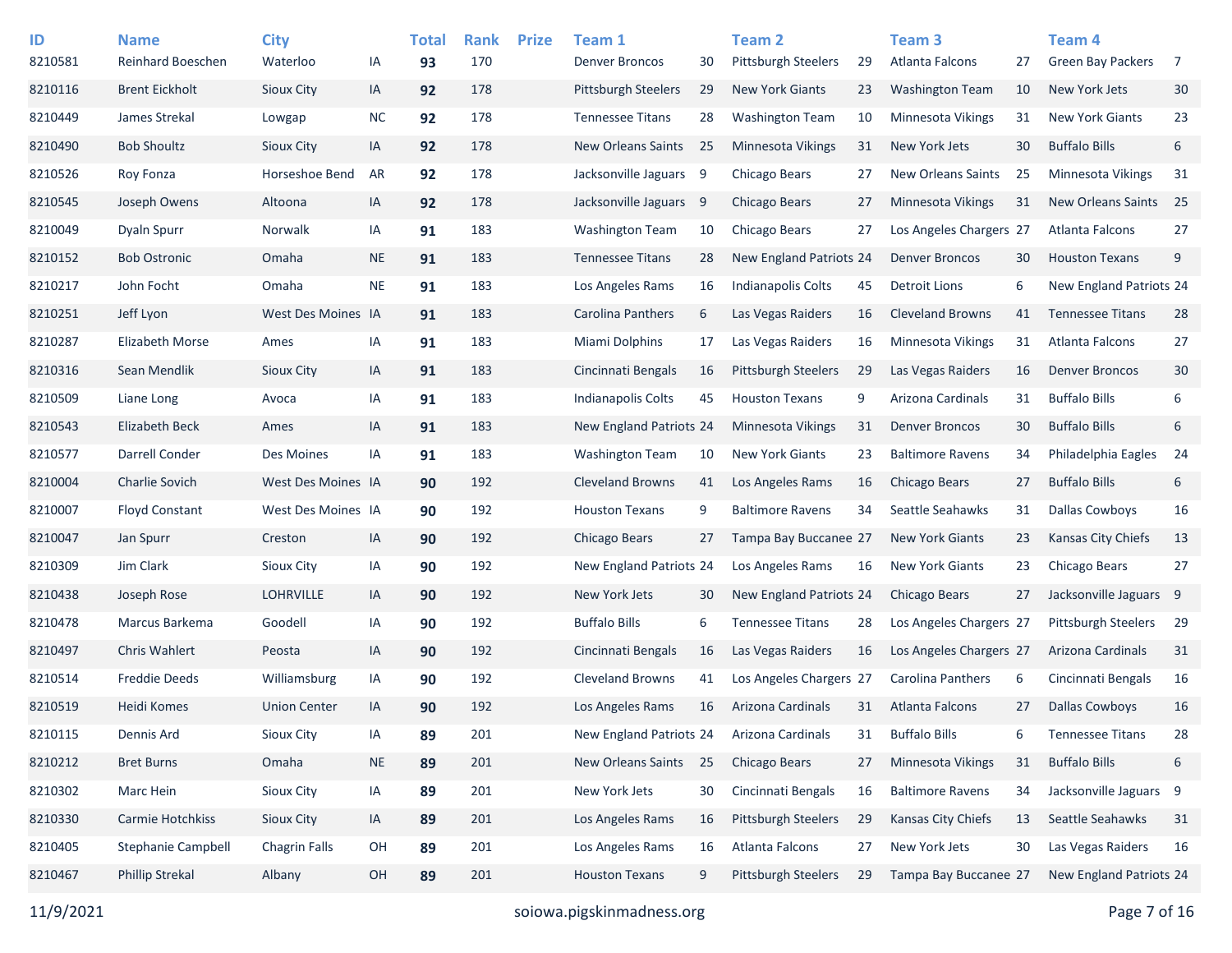| ID<br>8210554 | <b>Name</b><br>Lora Coffman | <b>City</b><br>Des Moines | IA        | <b>Total</b><br>89 | <b>Rank</b><br>201 | <b>Prize</b> | Team 1<br><b>Cleveland Browns</b> | 41 | <b>Team 2</b><br>New England Patriots 24 |    | Team <sub>3</sub><br>Miami Dolphins | 17 | <b>Team 4</b><br><b>Green Bay Packers</b> | $\overline{7}$ |
|---------------|-----------------------------|---------------------------|-----------|--------------------|--------------------|--------------|-----------------------------------|----|------------------------------------------|----|-------------------------------------|----|-------------------------------------------|----------------|
| 8210017       | Debby Eldred                | West Des Moines IA        |           | 88                 | 208                |              | New England Patriots 24           |    | New York Jets                            | 30 | Philadelphia Eagles                 | 24 | <b>Washington Team</b>                    | 10             |
| 8210421       | Royal McClannahan           | Modale                    | IA        | 88                 | 208                |              | Atlanta Falcons                   | 27 | San Francisco 49ers                      | 17 | Kansas City Chiefs                  | 13 | Arizona Cardinals                         | 31             |
| 8210432       | John Santone                | Painesville               | OH        | 88                 | 208                |              | Las Vegas Raiders                 | 16 | <b>Miami Dolphins</b>                    | 17 | New England Patriots 24             |    | Seattle Seahawks                          | 31             |
| 8210436       | Suzanne Dittmer             | Des Moines                | IA        | 88                 | 208                |              | Philadelphia Eagles               | 24 | <b>Tennessee Titans</b>                  | 28 | <b>Buffalo Bills</b>                | 6  | <b>Denver Broncos</b>                     | 30             |
| 8210443       | Tammi Vail                  | Rockford                  | IL.       | 88                 | 208                |              | New Orleans Saints                | 25 | Detroit Lions                            | 6  | New York Jets                       | 30 | <b>Atlanta Falcons</b>                    | 27             |
| 8210451       | James Strekal               | Lowgap                    | <b>NC</b> | 88                 | 208                |              | Miami Dolphins                    | 17 | Philadelphia Eagles                      | 24 | <b>New York Giants</b>              | 23 | New England Patriots 24                   |                |
| 8210504       | Kevin Budde                 | Long Grove                | IA        | 88                 | 208                |              | Kansas City Chiefs                | 13 | <b>Miami Dolphins</b>                    | 17 | <b>Atlanta Falcons</b>              | 27 | Seattle Seahawks                          | 31             |
| 8210516       | Jeri Lyn Bares              | Oskaloosa                 | IA        | 88                 | 208                |              | <b>Baltimore Ravens</b>           | 34 | <b>Minnesota Vikings</b>                 | 31 | Miami Dolphins                      | 17 | <b>Buffalo Bills</b>                      | 6              |
| 8210567       | Lisa Schumacher             | Cedar Rapids              | IA        | 88                 | 208                |              | Cincinnati Bengals                | 16 | <b>Tennessee Titans</b>                  | 28 | Kansas City Chiefs                  | 13 | Seattle Seahawks                          | 31             |
| 8210579       | <b>Barb Uran</b>            | Sioux City                | IA        | 88                 | 208                |              | <b>Tennessee Titans</b>           | 28 | <b>Pittsburgh Steelers</b>               | 29 | <b>Green Bay Packers</b>            | 7  | New England Patriots 24                   |                |
| 8210071       | Laura Lee                   | Kelley                    | IA        | 87                 | 218                |              | Chicago Bears                     | 27 | Arizona Cardinals                        | 31 | <b>New York Giants</b>              | 23 | <b>Detroit Lions</b>                      | 6              |
| 8210158       | <b>Greg Simons</b>          | Lo Vista                  | <b>NE</b> | 87                 | 218                |              | <b>Buffalo Bills</b>              | 6  | Tampa Bay Buccanee 27                    |    | <b>New York Giants</b>              | 23 | Arizona Cardinals                         | 31             |
| 8210159       | <b>Greg Simons</b>          | Lo Vista                  | <b>NE</b> | 87                 | 218                |              | Atlanta Falcons                   | 27 | <b>New York Giants</b>                   | 23 | <b>Washington Team</b>              | 10 | Tampa Bay Buccanee 27                     |                |
| 8210259       | Jaime Ballesteros           | West Des Moines IA        |           | 87                 | 218                |              | <b>New England Patriots 24</b>    |    | Carolina Panthers                        | 6  | Los Angeles Rams                    | 16 | <b>Cleveland Browns</b>                   | 41             |
| 8210267       | <b>Mason Mumm</b>           | West Des Moines IA        |           | 87                 | 218                |              | <b>Washington Team</b>            | 10 | Cincinnati Bengals                       | 16 | Los Angeles Chargers 27             |    | <b>Baltimore Ravens</b>                   | 34             |
| 8210304       | John Nelsen                 | Lawton                    | IA        | 87                 | 218                |              | Atlanta Falcons                   | 27 | Jacksonville Jaguars 9                   |    | Chicago Bears                       | 27 | Philadelphia Eagles                       | 24             |
| 8210318       | Dylan Grimsley              | Sioux City                | IA        | 87                 | 218                |              | <b>Baltimore Ravens</b>           | 34 | Los Angeles Chargers 27                  |    | <b>Houston Texans</b>               | 9  | Miami Dolphins                            | 17             |
| 8210319       | Jennifer Probasco           | Lawton                    | IA        | 87                 | 218                |              | <b>Cleveland Browns</b>           | 41 | <b>Buffalo Bills</b>                     | 6  | Tampa Bay Buccanee 27               |    | Kansas City Chiefs                        | 13             |
| 8210425       | Royal McClannahan           | Modale                    | IA        | 87                 | 218                |              | Indianapolis Colts                | 45 | <b>Detroit Lions</b>                     | 6  | Los Angeles Chargers 27             |    | Jacksonville Jaguars 9                    |                |
| 8210482       | <b>Terry Main</b>           | urbandale                 | IA        | 87                 | 218                |              | <b>Green Bay Packers</b>          | 7  | <b>Cleveland Browns</b>                  | 41 | <b>Dallas Cowboys</b>               | 16 | <b>New York Giants</b>                    | 23             |
| 8210539       | Anthony Hergott             | Columbus                  | <b>NE</b> | 87                 | 218                |              | Arizona Cardinals                 | 31 | Philadelphia Eagles                      | 24 | Las Vegas Raiders                   | 16 | Los Angeles Rams                          | 16             |
| 8210551       | Matthew Lundquist           | Clive                     | IA        | 87                 | 218                |              | Atlanta Falcons                   | 27 | Kansas City Chiefs                       | 13 | <b>New York Giants</b>              | 23 | New England Patriots 24                   |                |
| 8210555       | Alex Taylor                 | Ankeny                    | IA        | 87                 | 218                |              | Los Angeles Rams                  | 16 | Cincinnati Bengals                       | 16 | Seattle Seahawks                    | 31 | New England Patriots 24                   |                |
| 8210571       | <b>Scott Moore</b>          | Missouri Valley           | IA        | 87                 | 218                |              | Green Bay Packers                 | 7  | <b>Baltimore Ravens</b>                  | 34 | Las Vegas Raiders                   | 16 | New York Jets                             | 30             |
| 8210112       | Kellen Fitch                | Sioux City                | IA        | 86                 | 232                |              | <b>Detroit Lions</b>              | 6  | Seattle Seahawks                         | 31 | Philadelphia Eagles                 | 24 | New Orleans Saints 25                     |                |
| 8210185       | Patty Carman                | <b>Council Bluffs</b>     | IA        | 86                 | 232                |              | Green Bay Packers                 | 7  | New Orleans Saints                       | 25 | New York Jets                       | 30 | New England Patriots 24                   |                |
| 8210417       | Linda Peterson              | Ames                      | IA        | 86                 | 232                |              | Dallas Cowboys                    | 16 | New York Jets                            | 30 | Kansas City Chiefs                  | 13 | Atlanta Falcons                           | 27             |
| 8210511       | Liane Long                  | Avoca                     | IA        | 86                 | 232                |              | Denver Broncos                    | 30 | Jacksonville Jaguars 9                   |    | Seattle Seahawks                    | 31 | <b>Dallas Cowboys</b>                     | 16             |
| 8210522       | Loren Goettsch              | Sioux City                | IA        | 86                 | 232                |              | Cincinnati Bengals                | 16 | <b>Denver Broncos</b>                    | 30 | Kansas City Chiefs                  | 13 | Atlanta Falcons                           | 27             |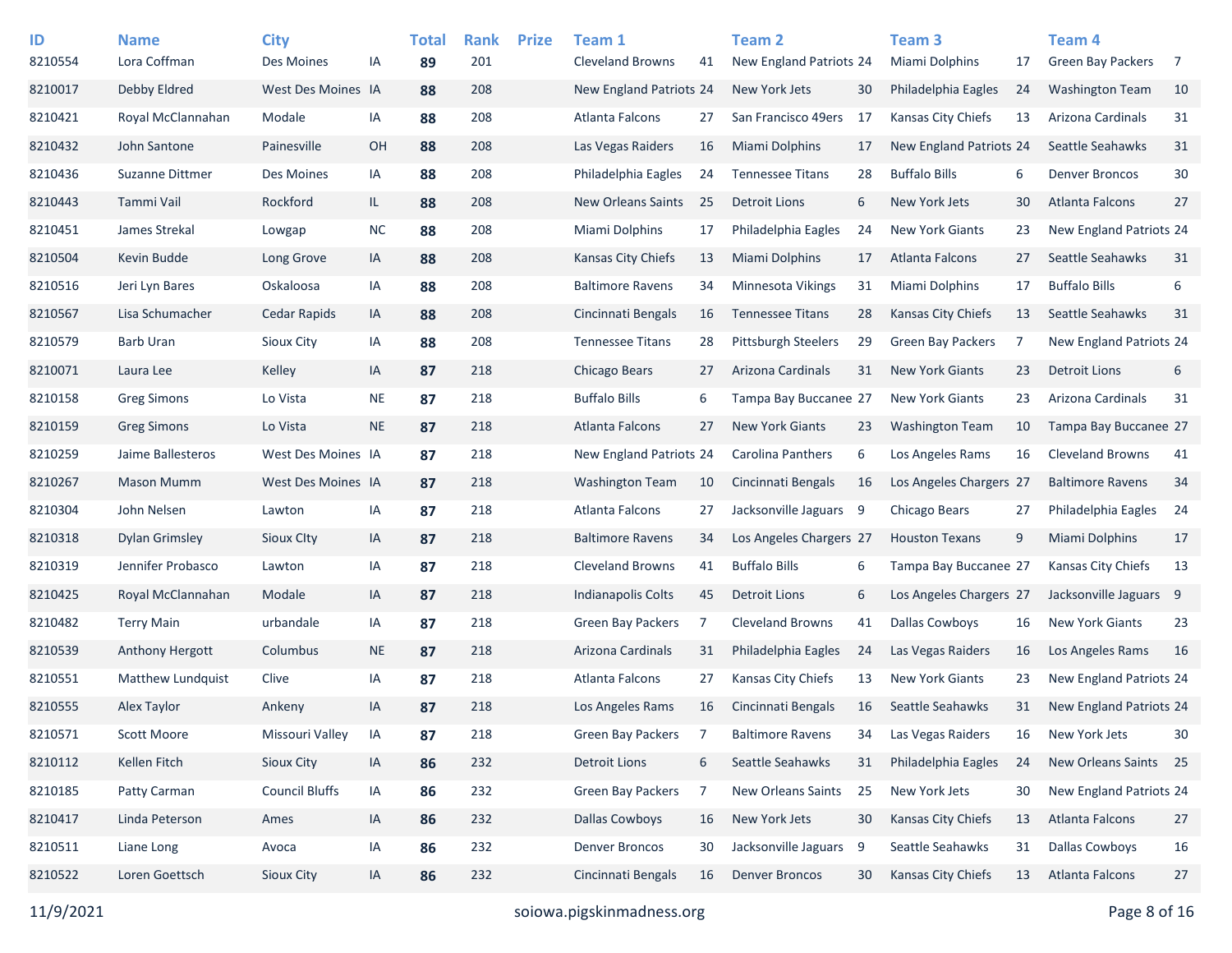| ID<br>8210008 | <b>Name</b><br>Mike Wheatcraft | <b>City</b><br><b>Windsor Heights</b> | IA        | <b>Total</b><br>85 | <b>Rank</b><br>237 | <b>Prize</b> | Team 1<br>Miami Dolphins  | 17 | <b>Team 2</b><br><b>New Orleans Saints</b> | 25  | Team <sub>3</sub><br>Los Angeles Rams | 16   | <b>Team 4</b><br>Atlanta Falcons | 27             |
|---------------|--------------------------------|---------------------------------------|-----------|--------------------|--------------------|--------------|---------------------------|----|--------------------------------------------|-----|---------------------------------------|------|----------------------------------|----------------|
| 8210011       | Tom Woods                      | Urbandale                             | IA        | 85                 | 237                |              | Tampa Bay Buccanee 27     |    | Chicago Bears                              | 27  | <b>Buffalo Bills</b>                  | 6    | New Orleans Saints               | 25             |
| 8210313       | Amy Carlson                    | Sgt. Bluffs                           | IA        | 85                 | 237                |              | New Orleans Saints        | 25 | Las Vegas Raiders                          | 16  | Miami Dolphins                        | 17   | Chicago Bears                    | 27             |
| 8210412       | Jac Doran                      | Fort Dodge                            | IA        | 85                 | 237                |              | <b>Houston Texans</b>     | 9  | Philadelphia Eagles                        | 24  | Indianapolis Colts                    | 45   | <b>Green Bay Packers</b>         | $\overline{7}$ |
| 8210424       | Royal McClannahan              | Modale                                | IA        | 85                 | 237                |              | New England Patriots 24   |    | <b>Tennessee Titans</b>                    | 28  | Los Angeles Rams                      | 16   | Miami Dolphins                   | 17             |
| 8210450       | James Strekal                  | Lowgap                                | <b>NC</b> | 85                 | 237                |              | <b>Tennessee Titans</b>   | 28 | <b>Miami Dolphins</b>                      | 17  | Philadelphia Eagles                   | 24   | <b>Dallas Cowboys</b>            | 16             |
| 8210524       | Jason Jones                    | Epworth                               | IA        | 85                 | 237                |              | <b>Washington Team</b>    | 10 | <b>Baltimore Ravens</b>                    | 34  | New Orleans Saints                    | 25   | Las Vegas Raiders                | 16             |
| 8210561       | <b>Chris Simmons</b>           | Fort Dodge                            | IA        | 85                 | 237                |              | <b>Washington Team</b>    | 10 | Chicago Bears                              | 27  | San Francisco 49ers                   | - 17 | Minnesota Vikings                | 31             |
| 8210594       | <b>Richard Fitch</b>           | Ames                                  | IA        | 85                 | 237                |              | New England Patriots 24   |    | Chicago Bears                              | 27  | Philadelphia Eagles                   | 24   | <b>Washington Team</b>           | 10             |
| 8210030       | Jeff Klocko                    | Norwalk                               | IA        | 84                 | 246                |              | <b>Baltimore Ravens</b>   | 34 | Jacksonville Jaguars                       | - 9 | <b>Washington Team</b>                | 10   | <b>Minnesota Vikings</b>         | 31             |
| 8210157       | <b>Steve Goltl</b>             | Omaha                                 | <b>NE</b> | 84                 | 246                |              | <b>Buffalo Bills</b>      | 6  | <b>Denver Broncos</b>                      | 30  | <b>Cleveland Browns</b>               | 41   | <b>Green Bay Packers</b>         | $\overline{7}$ |
| 8210206       | Tom Weddem                     | Glendwood                             | IA        | 84                 | 246                |              | Kansas City Chiefs        | 13 | San Francisco 49ers                        | -17 | Seattle Seahawks                      | 31   | <b>New York Giants</b>           | 23             |
| 8210266       | Chris Scott                    | West Des Moines IA                    |           | 84                 | 246                |              | Tampa Bay Buccanee 27     |    | <b>Baltimore Ravens</b>                    | 34  | Kansas City Chiefs                    | 13   | <b>Washington Team</b>           | 10             |
| 8210353       | <b>Carrie Heilig</b>           | Fremont                               | <b>NE</b> | 84                 | 246                |              | <b>Detroit Lions</b>      | 6  | Philadelphia Eagles                        | 24  | <b>Denver Broncos</b>                 | 30   | New England Patriots 24          |                |
| 8210423       | Royal McClannahan              | Modale                                | IA        | 84                 | 246                |              | <b>New Orleans Saints</b> | 25 | Cincinnati Bengals                         | 16  | Los Angeles Chargers 27               |      | Los Angeles Rams                 | 16             |
| 8210481       | Robert Reed III                | Davenport                             | IA        | 84                 | 246                |              | <b>Washington Team</b>    | 10 | <b>Cleveland Browns</b>                    | 41  | <b>Buffalo Bills</b>                  | 6    | Atlanta Falcons                  | 27             |
| 8210016       | John Eldred                    | West Des Moines IA                    |           | 83                 | 253                |              | Los Angeles Chargers 27   |    | <b>Denver Broncos</b>                      | 30  | Miami Dolphins                        | 17   | <b>Houston Texans</b>            | 9              |
| 8210027       | John Lowe                      | <b>Pleasant Hill</b>                  | IA        | 83                 | 253                |              | New York Jets             | 30 | <b>New York Giants</b>                     | 23  | Philadelphia Eagles                   | 24   | <b>Carolina Panthers</b>         | 6              |
| 8210072       | <b>Steve Bock</b>              | Ames                                  | IA        | 83                 | 253                |              | San Francisco 49ers       | 17 | New York Jets                              | 30  | <b>Buffalo Bills</b>                  | 6    | <b>Denver Broncos</b>            | 30             |
| 8210110       | Nancy Eickholt                 | Sioux City                            | IA        | 83                 | 253                |              | <b>Houston Texans</b>     | 9  | Las Vegas Raiders                          | 16  | Seattle Seahawks                      | 31   | Tampa Bay Buccanee 27            |                |
| 8210198       | Brian Brockman                 | Carson                                | IA        | 83                 | 253                |              | San Francisco 49ers       | 17 | <b>Cleveland Browns</b>                    | 41  | Jacksonville Jaguars                  | -9   | Cincinnati Bengals               | -16            |
| 8210213       | <b>Brandon Diederick</b>       | <b>Council Bluffs</b>                 | IA        | 83                 | 253                |              | <b>Washington Team</b>    | 10 | <b>Dallas Cowboys</b>                      | 16  | <b>Denver Broncos</b>                 | 30   | Tampa Bay Buccanee 27            |                |
| 8210215       | <b>Tony Peterson</b>           | <b>Council Bluffs</b>                 | IA        | 83                 | 253                |              | Las Vegas Raiders         | 16 | Seattle Seahawks                           | 31  | Jacksonville Jaguars 9                |      | Atlanta Falcons                  | 27             |
| 8210292       | <b>Mark Miller</b>             | Ames                                  | IA        | 83                 | 253                |              | Jacksonville Jaguars      | -9 | <b>New York Giants</b>                     | 23  | Tampa Bay Buccanee 27                 |      | New England Patriots 24          |                |
| 8210349       | <b>Becky Scherbring</b>        | Ankeny                                | IA        | 83                 | 253                |              | Atlanta Falcons           | 27 | <b>Houston Texans</b>                      | 9   | Arizona Cardinals                     | 31   | Las Vegas Raiders                | 16             |
| 8210454       | Jody Erion                     | Farley                                | IA        | 83                 | 253                |              | Kansas City Chiefs        | 13 | <b>Baltimore Ravens</b>                    | 34  | Atlanta Falcons                       | 27   | <b>Houston Texans</b>            | 9              |
| 8210489       | <b>Bob Shoultz</b>             | Sioux City                            | IA        | 83                 | 253                |              | New York Giants           | 23 | <b>Baltimore Ravens</b>                    | 34  | <b>Houston Texans</b>                 | 9    | San Francisco 49ers 17           |                |
| 8210496       | Chris Wahlert                  | Peosta                                | IA        | 83                 | 253                |              | Minnesota Vikings         | 31 | <b>Houston Texans</b>                      | 9   | <b>Denver Broncos</b>                 | 30   | Kansas City Chiefs               | 13             |
| 8210512       | Liane Long                     | Avoca                                 | IA        | 83                 | 253                |              | New York Giants           | 23 | <b>Detroit Lions</b>                       | 6   | Los Angeles Chargers 27               |      | Chicago Bears                    | 27             |
| 8210550       | Jolene Dixon                   | Moville                               | IA        | 83                 | 253                |              | Cincinnati Bengals        | 16 | Los Angeles Rams                           | 16  | Los Angeles Chargers 27               |      | Philadelphia Eagles              | 24             |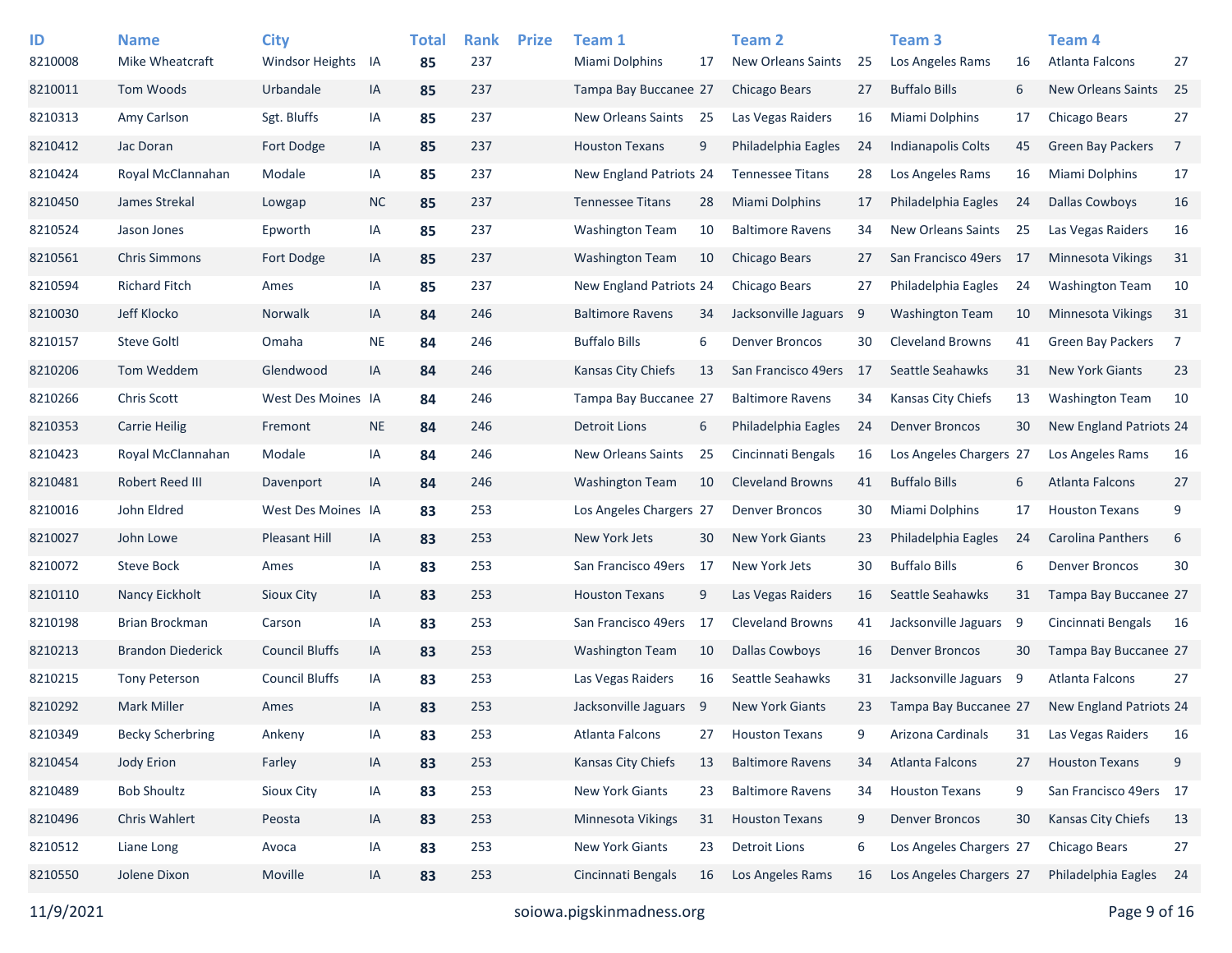| ID<br>8210089 | <b>Name</b><br><b>Barb Randolph</b> | <b>City</b><br>Gilbert | ΙA        | <b>Total</b><br>82 | <b>Rank</b><br>267 | <b>Prize</b> | Team 1<br><b>Dallas Cowboys</b> | 16 | <b>Team 2</b><br>Los Angeles Chargers 27 |     | Team <sub>3</sub><br><b>Pittsburgh Steelers</b> | 29  | Team <sub>4</sub><br>Washington Team | 10             |
|---------------|-------------------------------------|------------------------|-----------|--------------------|--------------------|--------------|---------------------------------|----|------------------------------------------|-----|-------------------------------------------------|-----|--------------------------------------|----------------|
| 8210105       | Carrie Larson                       | IA                     | IA        | 82                 | 267                |              | Jacksonville Jaguars            | 9  | Los Angeles Rams                         | 16  | Tampa Bay Buccanee 27                           |     | <b>Denver Broncos</b>                | 30             |
| 8210148       | Melinda Goltl                       | <b>Council Bluffs</b>  | IA        | 82                 | 267                |              | <b>Washington Team</b>          | 10 | Philadelphia Eagles                      | 24  | <b>Minnesota Vikings</b>                        | 31  | Miami Dolphins                       | 17             |
| 8210199       | Jean Hern                           | <b>Council Bluffs</b>  | IA        | 82                 | 267                |              | <b>Dallas Cowboys</b>           | 16 | Chicago Bears                            | 27  | Las Vegas Raiders                               | 16  | <b>New York Giants</b>               | 23             |
| 8210566       | Chrystel Hatcher                    | Ames                   | IA        | 82                 | 267                |              | New York Jets                   | 30 | Kansas City Chiefs                       | 13  | Dallas Cowboys                                  | 16  | New York Giants                      | 23             |
| 8210005       | <b>Keith Sandvig</b>                | West Des Moines IA     |           | 81                 | 272                |              | Carolina Panthers               | 6  | Seattle Seahawks                         | 31  | <b>Miami Dolphins</b>                           | 17  | <b>Chicago Bears</b>                 | 27             |
| 8210046       | <b>Greg Staples</b>                 | Norwalk                | IA        | 81                 | 272                |              | Chicago Bears                   | 27 | New York Jets                            | 30  | <b>Green Bay Packers</b>                        | 7   | San Francisco 49ers 17               |                |
| 8210153       | Kevin Graslewicz                    | Omaha                  | <b>NE</b> | 81                 | 272                |              | Kansas City Chiefs              | 13 | Jacksonville Jaguars                     | - 9 | New York Jets                                   | 30  | <b>Pittsburgh Steelers</b>           | 29             |
| 8210163       | Lori Havck                          | Omaha                  | <b>NE</b> | 81                 | 272                |              | Washington Team                 | 10 | <b>New York Giants</b>                   | 23  | San Francisco 49ers                             | -17 | Seattle Seahawks                     | 31             |
| 8210222       | James Grimes                        | Altoona                | IA        | 81                 | 272                |              | <b>Green Bay Packers</b>        | 7  | Tampa Bay Buccanee 27                    |     | <b>Dallas Cowboys</b>                           | 16  | Minnesota Vikings                    | 31             |
| 8210268       | Jason Hatcher                       | West Des Moines IA     |           | 81                 | 272                |              | New Orleans Saints              | 25 | Kansas City Chiefs                       | 13  | Los Angeles Chargers 27                         |     | Las Vegas Raiders                    | 16             |
| 8210339       | James Bares                         | <b>Sturgis</b>         | SD        | 81                 | 272                |              | Los Angeles Chargers 27         |    | <b>Minnesota Vikings</b>                 | 31  | San Francisco 49ers 17                          |     | Carolina Panthers                    | 6              |
| 8210360       | Kathleen Rasmussen                  | <b>Sioux City</b>      | IA        | 81                 | 272                |              | Los Angeles Rams                | 16 | <b>Tennessee Titans</b>                  | 28  | Los Angeles Chargers 27                         |     | <b>Washington Team</b>               | 10             |
| 8210465       | Kirtsin Koestler                    | Norwalk                | IA        | 81                 | 272                |              | Las Vegas Raiders               | 16 | <b>New Orleans Saints</b>                | 25  | <b>Miami Dolphins</b>                           | 17  | <b>New York Giants</b>               | 23             |
| 8210475       | Marcus Barkema                      | Goodell                | IA        | 81                 | 272                |              | Seattle Seahawks                | 31 | Atlanta Falcons                          | 27  | <b>Carolina Panthers</b>                        | 6   | Miami Dolphins                       | 17             |
| 8210592       | Lori Kaup                           | <b>Boone</b>           | IA        | 81                 | 272                |              | Pittsburgh Steelers             | 29 | Green Bay Packers                        | 7   | <b>Tennessee Titans</b>                         | 28  | San Francisco 49ers                  | 17             |
| 8210025       | <b>Randy Spurr</b>                  | Norwalk                | IA        | 80                 | 283                |              | Miami Dolphins                  | 17 | New York Jets                            | 30  | San Francisco 49ers                             | -17 | <b>Dallas Cowboys</b>                | 16             |
| 8210135       | Sharane Brown                       | Des Moines             | IA        | 80                 | 283                |              | Dallas Cowboys                  | 16 | Carolina Panthers                        | 6   | <b>Tennessee Titans</b>                         | 28  | New York Jets                        | 30             |
| 8210144       | Kyle Brown                          | Des Moines             | IA        | 80                 | 283                |              | <b>Detroit Lions</b>            | 6  | <b>Cleveland Browns</b>                  | 41  | New England Patriots 24                         |     | Jacksonville Jaguars 9               |                |
| 8210341       | Jason Bares                         | <b>Sturgis</b>         | <b>SD</b> | 80                 | 283                |              | Las Vegas Raiders               | 16 | Los Angeles Chargers 27                  |     | Arizona Cardinals                               | 31  | <b>Carolina Panthers</b>             | 6              |
| 8210434       | Benjmin Lacey                       | Ankeny                 | IA        | 80                 | 283                |              | <b>Tennessee Titans</b>         | 28 | <b>Houston Texans</b>                    | 9   | Los Angeles Chargers 27                         |     | Cincinnati Bengals                   | 16             |
| 8210441       | <b>Curtis Hollebrands</b>           | Clive                  | IA        | 80                 | 283                |              | <b>Minnesota Vikings</b>        | 31 | Cincinnati Bengals                       | 16  | <b>New York Giants</b>                          | 23  | <b>Washington Team</b>               | 10             |
| 8210442       | <b>Curtis Hollebrands</b>           | Clive                  | IA        | 80                 | 283                |              | New England Patriots 24         |    | Las Vegas Raiders                        | 16  | Jacksonville Jaguars                            | -9  | Seattle Seahawks                     | 31             |
| 8210448       | <b>Bruce Barnett</b>                | Waterloo               | IA        | 80                 | 283                |              | <b>Minnesota Vikings</b>        | 31 | Carolina Panthers                        | 6   | Atlanta Falcons                                 | 27  | Los Angeles Rams                     | 16             |
| 8210485       | <b>Terry Main</b>                   | urbandale              | IA        | 80                 | 283                |              | <b>Tennessee Titans</b>         | 28 | <b>Green Bay Packers</b>                 | 7   | Cincinnati Bengals                              | 16  | Pittsburgh Steelers                  | 29             |
| 8210505       | <b>Heather Dolan</b>                | Denver                 | IA        | 80                 | 283                |              | Miami Dolphins                  | 17 | Minnesota Vikings                        | 31  | <b>New Orleans Saints</b>                       | 25  | <b>Green Bay Packers</b>             | $\overline{7}$ |
| 8210542       | Steven Cole                         | Altoona                | IA        | 80                 | 283                |              | Los Angeles Chargers 27         |    | Las Vegas Raiders                        | 16  | <b>Washington Team</b>                          | 10  | Atlanta Falcons                      | 27             |
| 8210559       | <b>Chris Simmons</b>                | Fort Dodge             | IA        | 80                 | 283                |              | Tampa Bay Buccanee 27           |    | Las Vegas Raiders                        | 16  | <b>Washington Team</b>                          | 10  | Chicago Bears                        | 27             |
| 8210020       | Gerry Swartbough                    | Norwalk                | IA        | 79                 | 295                |              | <b>Cleveland Browns</b>         | 41 | <b>Detroit Lions</b>                     | 6   | <b>Houston Texans</b>                           | 9   | <b>New York Giants</b>               | 23             |
| 8210151       | Laura Capeco                        | Omaha                  | <b>NE</b> | 79                 | 295                |              | Indianapolis Colts              | 45 | <b>Washington Team</b>                   | 10  | <b>Miami Dolphins</b>                           | 17  | Green Bay Packers                    | $\overline{7}$ |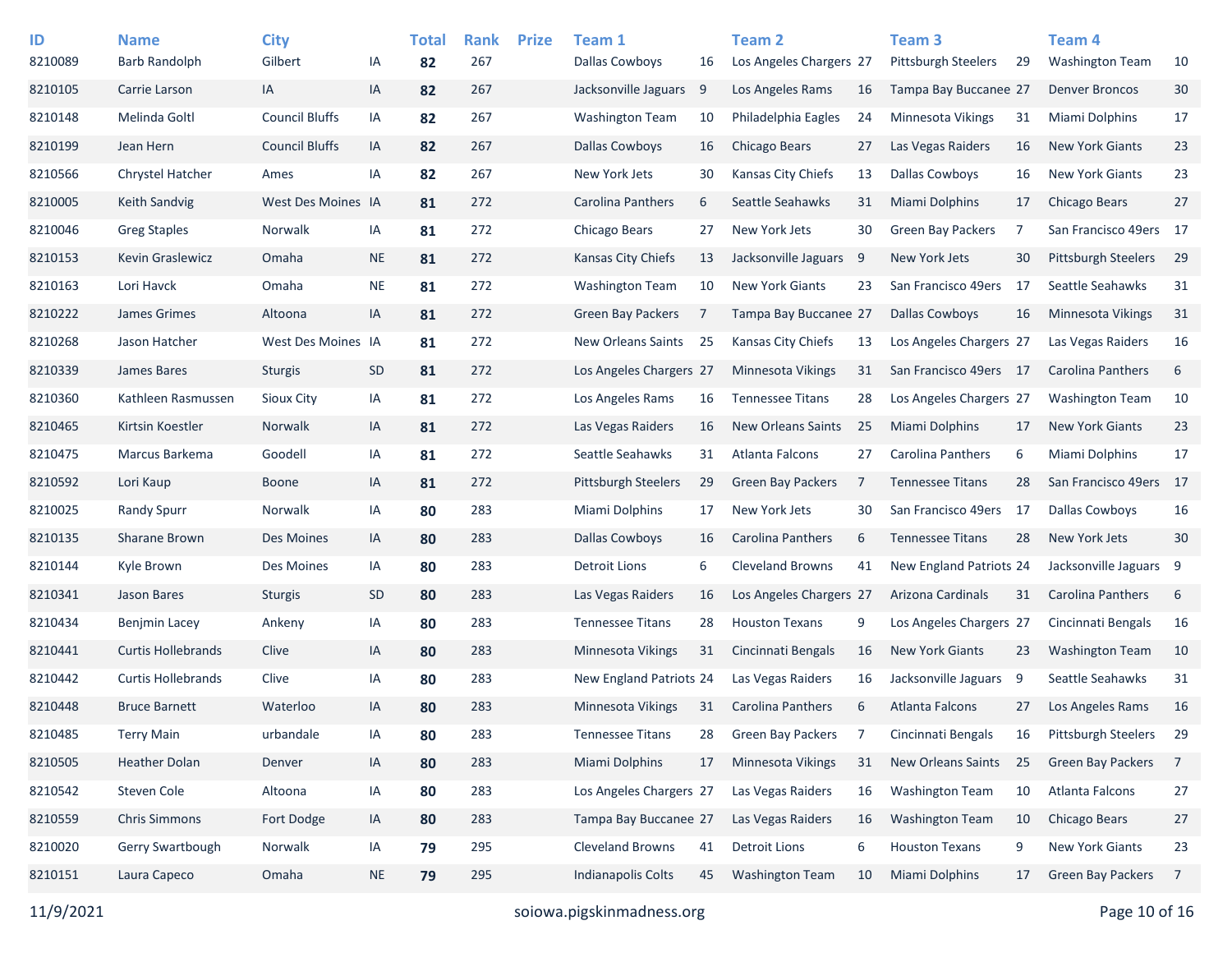| ID<br>8210194 | <b>Name</b><br>Jarrod Poore | <b>City</b><br>Underwood | IA        | <b>Total</b><br>79 | <b>Rank</b><br>295 | <b>Prize</b> | Team 1<br><b>Pittsburgh Steelers</b> | 29 | <b>Team 2</b><br><b>Washington Team</b> | 10  | Team <sub>3</sub><br>Tampa Bay Buccanee 27 |     | Team <sub>4</sub><br>Kansas City Chiefs | 13             |
|---------------|-----------------------------|--------------------------|-----------|--------------------|--------------------|--------------|--------------------------------------|----|-----------------------------------------|-----|--------------------------------------------|-----|-----------------------------------------|----------------|
| 8210408       | Stephanie Campbell          | <b>Chagrin Falls</b>     | OH        | 79                 | 295                |              | <b>Tennessee Titans</b>              | 28 | <b>Washington Team</b>                  | 10  | <b>Dallas Cowboys</b>                      | 16  | <b>New Orleans Saints</b>               | 25             |
| 8210446       | <b>Timothy Lightner</b>     | <b>Bettendorf</b>        | IA        | 79                 | 295                |              | Cincinnati Bengals                   | 16 | New York Jets                           | 30  | San Francisco 49ers 17                     |     | Los Angeles Rams                        | 16             |
| 8210447       | <b>Timothy Lightner</b>     | <b>Bettendorf</b>        | IA        | 79                 | 295                |              | <b>Dallas Cowboys</b>                | 16 | <b>Denver Broncos</b>                   | 30  | Jacksonville Jaguars 9                     |     | New England Patriots 24                 |                |
| 8210108       | Deb Heath                   | Sioux City               | IA        | 78                 | 301                |              | Carolina Panthers                    | 6  | Minnesota Vikings                       | 31  | New England Patriots 24                    |     | <b>Miami Dolphins</b>                   | 17             |
| 8210254       | Nate Ladwig                 | West Des Moines IA       |           | 78                 | 301                |              | <b>Baltimore Ravens</b>              | 34 | <b>Green Bay Packers</b>                | 7   | <b>Washington Team</b>                     | 10  | <b>Atlanta Falcons</b>                  | 27             |
| 8210320       | <b>Brian Clausen</b>        | <b>Sioux Clty</b>        | IA        | 78                 | 301                |              | <b>Green Bay Packers</b>             | 7  | <b>New England Patriots 24</b>          |     | <b>Minnesota Vikings</b>                   | 31  | Los Angeles Rams                        | 16             |
| 8210348       | <b>Becky Scherbring</b>     | Ankeny                   | IA        | 78                 | 301                |              | Las Vegas Raiders                    | 16 | <b>New Orleans Saints</b>               | -25 | <b>Houston Texans</b>                      | 9   | <b>Tennessee Titans</b>                 | 28             |
| 8210402       | <b>Bruce Hokel</b>          | Sioux City               | IA        | 78                 | 301                |              | Carolina Panthers                    | 6  | <b>Detroit Lions</b>                    | 6   | <b>New Orleans Saints</b>                  | 25  | <b>Cleveland Browns</b>                 | 41             |
| 8210470       | <b>Phillip Strekal</b>      | Albany                   | OH        | 78                 | 301                |              | Green Bay Packers                    | 7  | Cincinnati Bengals                      | 16  | Indianapolis Colts                         | 45  | <b>Washington Team</b>                  | 10             |
| 8210503       | Jessica Goerge              | Dubuque                  | IA        | 78                 | 301                |              | Miami Dolphins                       | 17 | <b>Indianapolis Colts</b>               | 45  | Jacksonville Jaguars                       | -9  | <b>Green Bay Packers</b>                | $\overline{7}$ |
| 8210563       | Sheri Partington            | Elkhart                  | IA        | 78                 | 301                |              | Philadelphia Eagles                  | 24 | <b>New Orleans Saints</b>               | 25  | Kansas City Chiefs                         | 13  | <b>Dallas Cowboys</b>                   | 16             |
| 8210582       | <b>Brady Oldag</b>          | <b>Cedar Falls</b>       | IA        | 78                 | 301                |              | <b>Green Bay Packers</b>             | 7  | <b>Denver Broncos</b>                   | 30  | Miami Dolphins                             | 17  | New England Patriots 24                 |                |
| 8210606       | <b>Terry Ragaller</b>       | Sergeant Bluff           | IA        | 78                 | 301                |              | Carolina Panthers                    | 6  | Miami Dolphins                          | 17  | New England Patriots 24                    |     | <b>Minnesota Vikings</b>                | 31             |
| 8210609       | Jac Doran                   | Fort Dodge               | IA        | 78                 | 301                |              | <b>Buffalo Bills</b>                 | 6  | <b>Green Bay Packers</b>                | 7   | <b>Baltimore Ravens</b>                    | 34  | Arizona Cardinals                       | 31             |
| 8210036       | <b>Charles Lee</b>          | Youngsville              | <b>NC</b> | 77                 | 312                |              | <b>Green Bay Packers</b>             | 7  | Tampa Bay Buccanee 27                   |     | Los Angeles Chargers 27                    |     | Cincinnati Bengals                      | 16             |
| 8210138       | Dave Pellegrino             | <b>Pleasant Hill</b>     | IA        | 77                 | 312                |              | Jacksonville Jaguars                 | 9  | Tampa Bay Buccanee 27                   |     | Miami Dolphins                             | 17  | Philadelphia Eagles                     | 24             |
| 8210224       | James Grimes                | Altoona                  | IA        | 77                 | 312                |              | Kansas City Chiefs                   | 13 | Los Angeles Chargers 27                 |     | Minnesota Vikings                          | 31  | <b>Buffalo Bills</b>                    | 6              |
| 8210274       | <b>Matt Granzow</b>         | West Des Moines IA       |           | 77                 | 312                |              | Pittsburgh Steelers                  | 29 | Las Vegas Raiders                       | 16  | Cincinnati Bengals                         | 16  | <b>Dallas Cowboys</b>                   | 16             |
| 8210307       | Jeffrey Demetri             | Hinton                   | IA        | 77                 | 312                |              | <b>New York Giants</b>               | 23 | Miami Dolphins                          | 17  | New York Jets                              | 30  | <b>Green Bay Packers</b>                | 7              |
| 8210347       | Lisa Keller                 | Ankeny                   | IA        | 77                 | 312                |              | <b>Detroit Lions</b>                 | 6  | Minnesota Vikings                       | 31  | <b>Buffalo Bills</b>                       | 6   | <b>Baltimore Ravens</b>                 | 34             |
| 8210462       | John Oler                   | <b>ANKENY</b>            | IA        | 77                 | 312                |              | <b>New York Giants</b>               | 23 | Jacksonville Jaguars                    | - 9 | Pittsburgh Steelers                        | -29 | Los Angeles Rams                        | 16             |
| 8210466       | <b>Phillip Strekal</b>      | Albany                   | OH        | 77                 | 312                |              | <b>Houston Texans</b>                | 9  | Las Vegas Raiders                       | 16  | Chicago Bears                              | 27  | New Orleans Saints                      | 25             |
| 8210527       | <b>Beth Burnett</b>         | Horseshoe Bend           | AR        | 77                 | 312                |              | <b>Miami Dolphins</b>                | 17 | Las Vegas Raiders                       | 16  | San Francisco 49ers                        | 17  | <b>Atlanta Falcons</b>                  | 27             |
| 8210538       | Kelly Johnson               | WALCOTT                  | IA        | 77                 | 312                |              | <b>Washington Team</b>               | 10 | Tampa Bay Buccanee 27                   |     | <b>Houston Texans</b>                      | 9   | Minnesota Vikings                       | 31             |
| 8210097       | Dennis Alioth               | Sioux City               | IA        | 76                 | 322                |              | New Orleans Saints                   | 25 | <b>Miami Dolphins</b>                   | 17  | <b>Tennessee Titans</b>                    | 28  | Carolina Panthers                       | 6              |
| 8210162       | Lori Havck                  | Omaha                    | <b>NE</b> | 76                 | 322                |              | Cincinnati Bengals                   | 16 | Miami Dolphins                          | 17  | Atlanta Falcons                            | 27  | <b>Dallas Cowboys</b>                   | 16             |
| 8210178       | Gerogia Goltl               | Omaha                    | <b>NE</b> | 76                 | 322                |              | <b>Denver Broncos</b>                | 30 | Los Angeles Rams                        | 16  | New England Patriots 24                    |     | <b>Buffalo Bills</b>                    | 6              |
| 8210181       | <b>Kirsten Davis</b>        | <b>Council Bluffs</b>    | IA        | 76                 | 322                |              | Carolina Panthers                    | 6  | <b>Denver Broncos</b>                   | 30  | Miami Dolphins                             | 17  | <b>New York Giants</b>                  | 23             |
| 8210193       | Lee Hite                    | <b>Council Bluffs</b>    | IA        | 76                 | 322                |              | Arizona Cardinals                    | 31 | Cincinnati Bengals                      | 16  | New York Giants                            | 23  | Carolina Panthers                       | 6              |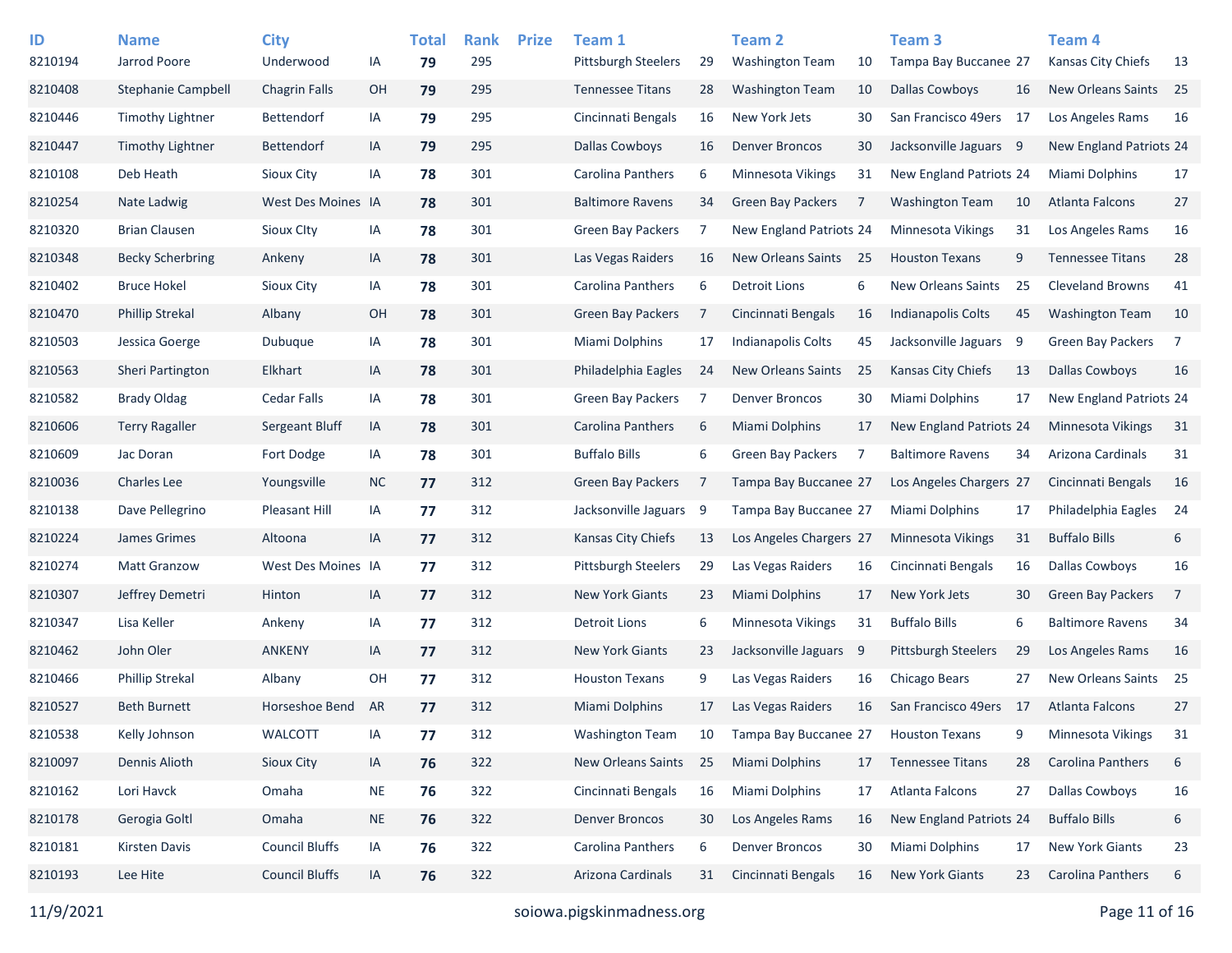| ID      | <b>Name</b>             | <b>City</b>           |           | <b>Total</b> | <b>Rank</b> | <b>Prize</b> | Team 1                   |    | <b>Team 2</b>                  |    | Team <sub>3</sub>          |    | Team <sub>4</sub>        |    |
|---------|-------------------------|-----------------------|-----------|--------------|-------------|--------------|--------------------------|----|--------------------------------|----|----------------------------|----|--------------------------|----|
| 8210275 | <b>Blake Leonard</b>    | <b>Stuart</b>         | ΙA        | 76           | 322         |              | Los Angeles Rams         | 16 | New York Jets                  | 30 | <b>Carolina Panthers</b>   | 6  | New England Patriots 24  |    |
| 8210300 | David Peterson          | Ames                  | IA        | 76           | 322         |              | Jacksonville Jaguars     | 9  | <b>Washington Team</b>         | 10 | <b>Dallas Cowboys</b>      | 16 | <b>Cleveland Browns</b>  | 41 |
| 8210324 | <b>Brad Echter</b>      | Sgt. Bluffs           | IA        | 76           | 322         |              | <b>Tennessee Titans</b>  | 28 | <b>Green Bay Packers</b>       | 7  | New England Patriots 24    |    | Miami Dolphins           | 17 |
| 8210327 | Doug Tilson             | Plattsmouth           | <b>NE</b> | 76           | 322         |              | Kansas City Chiefs       | 13 | Arizona Cardinals              | 31 | Las Vegas Raiders          | 16 | Cincinnati Bengals       | 16 |
| 8210440 | <b>Thomas Berger</b>    | Epworth               | IA        | 76           | 322         |              | <b>Buffalo Bills</b>     | 6  | Kansas City Chiefs             | 13 | Los Angeles Chargers 27    |    | <b>Denver Broncos</b>    | 30 |
| 8210455 | Jody Erion              | Farley                | IA        | 76           | 322         |              | New York Jets            | 30 | <b>New England Patriots 24</b> |    | Cincinnati Bengals         | 16 | <b>Buffalo Bills</b>     | 6  |
| 8210477 | Marcus Barkema          | Goodell               | IA        | 76           | 322         |              | <b>Dallas Cowboys</b>    | 16 | <b>Washington Team</b>         | 10 | <b>Baltimore Ravens</b>    | 34 | Las Vegas Raiders        | 16 |
| 8210501 | <b>Cher Towey</b>       | Waukee                | IA        | 76           | 322         |              | <b>Houston Texans</b>    | 9  | Minnesota Vikings              | 31 | <b>Carolina Panthers</b>   | 6  | <b>Denver Broncos</b>    | 30 |
| 8210439 | <b>Thomas Berger</b>    | Epworth               | IA        | 75           | 335         |              | <b>New York Giants</b>   | 23 | Las Vegas Raiders              | 16 | <b>Pittsburgh Steelers</b> | 29 | <b>Green Bay Packers</b> | -7 |
| 8210488 | Ashley Jackson          | <b>Webster City</b>   | IA        | 75           | 335         |              | <b>Green Bay Packers</b> | 7  | <b>Baltimore Ravens</b>        | 34 | <b>Buffalo Bills</b>       | 6  | <b>Tennessee Titans</b>  | 28 |
| 8210605 | Katelyn McDade          | Dubuque               | IA        | 75           | 335         |              | New Orleans Saints       | 25 | Seattle Seahawks               | 31 | <b>Buffalo Bills</b>       | 6  | Kansas City Chiefs       | 13 |
| 8210024 | Eva Ames                | Altoona               | IA        | 74           | 338         |              | New England Patriots 24  |    | <b>Washington Team</b>         | 10 | <b>Baltimore Ravens</b>    | 34 | <b>Buffalo Bills</b>     | 6  |
| 8210109 | <b>Molly Burnside</b>   | <b>Sioux City</b>     | IA        | 74           | 338         |              | Los Angeles Rams         | 16 | <b>Washington Team</b>         | 10 | Miami Dolphins             | 17 | <b>Minnesota Vikings</b> | 31 |
| 8210129 | Kara Lagunas            | <b>Grand Prairie</b>  | TX        | 74           | 338         |              | <b>Green Bay Packers</b> | 7  | Atlanta Falcons                | 27 | <b>Baltimore Ravens</b>    | 34 | <b>Buffalo Bills</b>     | 6  |
| 8210570 | Jean Wulf               | Davenport             | IA        | 74           | 338         |              | Atlanta Falcons          | 27 | Seattle Seahawks               | 31 | <b>Green Bay Packers</b>   | 7  | <b>Houston Texans</b>    | 9  |
| 8210590 | Paula Bakey             | Coralville            | IA        | 74           | 338         |              | Miami Dolphins           | 17 | Philadelphia Eagles            | 24 | Atlanta Falcons            | 27 | <b>Detroit Lions</b>     | 6  |
| 8210002 | Kim Beisser             | West Des Moines IA    |           | 73           | 343         |              | <b>Detroit Lions</b>     | 6  | Philadelphia Eagles            | 24 | <b>Baltimore Ravens</b>    | 34 | Jacksonville Jaguars 9   |    |
| 8210119 | <b>Blake Stahlecker</b> | Sioux City            | IA        | 73           | 343         |              | Las Vegas Raiders        | 16 | Philadelphia Eagles            | 24 | New England Patriots 24    |    | <b>Houston Texans</b>    | 9  |
| 8210229 | <b>Melanie Devine</b>   | Des Moines            | IA        | 73           | 343         |              | <b>Detroit Lions</b>     | 6  | <b>Pittsburgh Steelers</b>     | 29 | <b>Green Bay Packers</b>   | 7  | Arizona Cardinals        | 31 |
| 8210346 | Ron Pingel              | Spencer               | IA        | 73           | 343         |              | <b>Baltimore Ravens</b>  | 34 | <b>Houston Texans</b>          | 9  | Kansas City Chiefs         | 13 | <b>Miami Dolphins</b>    | 17 |
| 8210355 | <b>Taylor Hall</b>      | Shell Lake            | WI        | 73           | 343         |              | <b>Houston Texans</b>    | 9  | <b>Washington Team</b>         | 10 | New England Patriots 24    |    | New York Jets            | 30 |
| 8210518 | Heidi Komes             | <b>Union Center</b>   | IA        | 73           | 343         |              | <b>Buffalo Bills</b>     | 6  | <b>Miami Dolphins</b>          | 17 | <b>Baltimore Ravens</b>    | 34 | <b>Dallas Cowboys</b>    | 16 |
| 8210585 | Jason Gold              | Dallas City           | IL.       | 73           | 343         |              | Chicago Bears            | 27 | Green Bay Packers              | 7  | Jacksonville Jaguars 9     |    | New York Jets            | 30 |
| 8210587 | Sean Atwater            | West Burlington       | IA        | 73           | 343         |              | <b>Miami Dolphins</b>    | 17 | <b>New York Giants</b>         | 23 | New England Patriots 24    |    | Jacksonville Jaguars 9   |    |
| 8210074 | <b>Bryce Arneson</b>    | Ames                  | IA        | 72           | 351         |              | <b>Houston Texans</b>    | 9  | Philadelphia Eagles            | 24 | Los Angeles Rams           | 16 | <b>New York Giants</b>   | 23 |
| 8210103 | Matt Ard                | Sioux City            | IA        | 72           | 351         |              | <b>Houston Texans</b>    | 9  | Jacksonville Jaguars 9         |    | New York Jets              | 30 | Philadelphia Eagles      | 24 |
| 8210104 | Ethan Riley             | Sioux City            | IA        | 72           | 351         |              | Minnesota Vikings        | 31 | Jacksonville Jaguars 9         |    | Dallas Cowboys             | 16 | Los Angeles Rams         | 16 |
| 8210219 | <b>Chrissy Hite</b>     | <b>Council Bluffs</b> | IA        | 72           | 351         |              | Cincinnati Bengals       | 16 | Carolina Panthers              | 6  | <b>Baltimore Ravens</b>    | 34 | Los Angeles Rams         | 16 |
| 8210252 | Craig Weatherall        | West Des Moines IA    |           | 72           | 351         |              | Los Angeles Rams         | 16 | Jacksonville Jaguars 9         |    | <b>New York Giants</b>     | 23 | New England Patriots 24  |    |
| 8210414 | Thomas Wardlow          | Waverly               | IA        | 72           | 351         |              | <b>Baltimore Ravens</b>  | 34 | <b>Buffalo Bills</b>           | 6  | New Orleans Saints         | 25 | Green Bay Packers 7      |    |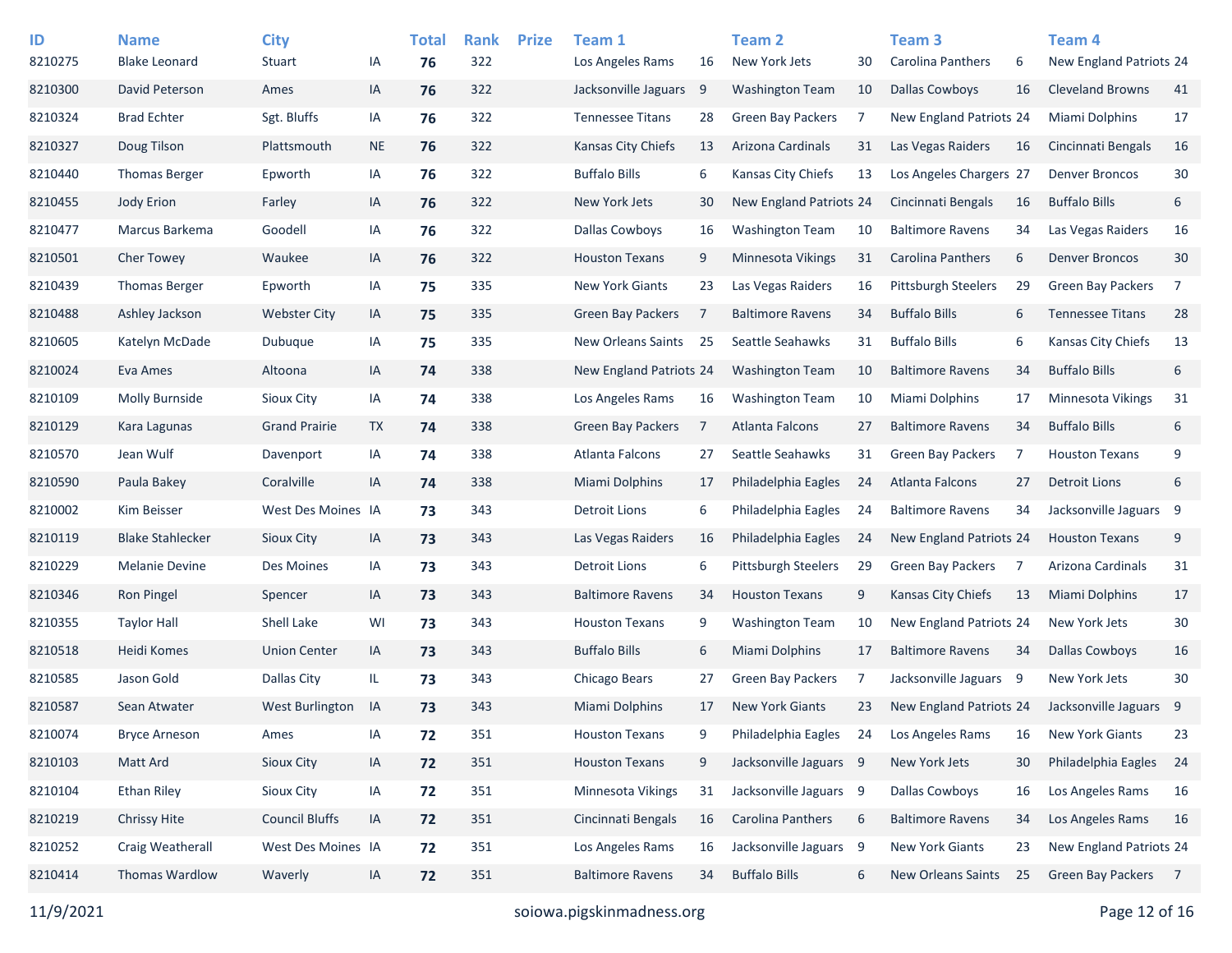| ID<br>8210444 | <b>Name</b><br>Tammi Vail | <b>City</b><br>Rockford | IL.        | <b>Total</b><br>72 | <b>Rank</b><br>351 | <b>Prize</b> | Team 1<br><b>Houston Texans</b> | 9  | <b>Team 2</b><br>Jacksonville Jaguars | - 9 | Team <sub>3</sub><br>Philadelphia Eagles | 24             | Team <sub>4</sub><br>New York Jets | 30             |
|---------------|---------------------------|-------------------------|------------|--------------------|--------------------|--------------|---------------------------------|----|---------------------------------------|-----|------------------------------------------|----------------|------------------------------------|----------------|
| 8210500       | Jill Popham               | Denison                 | IA         | 72                 | 351                |              | Carolina Panthers               | 6  | <b>New York Giants</b>                | 23  | Los Angeles Chargers 27                  |                | Los Angeles Rams                   | 16             |
| 8210032       | Jeff Klocko               | Norwalk                 | IA         | 71                 | 359                |              | Arizona Cardinals               | 31 | <b>New York Giants</b>                | 23  | <b>Washington Team</b>                   | 10             | <b>Green Bay Packers</b>           | 7              |
| 8210223       | James Grimes              | Altoona                 | IA         | 71                 | 359                |              | Green Bay Packers               | 7  | Seattle Seahawks                      | 31  | Tampa Bay Buccanee 27                    |                | <b>Detroit Lions</b>               | 6              |
| 8210271       | Crystal Kerr              | West Des Moines IA      |            | 71                 | 359                |              | Pittsburgh Steelers             | 29 | Kansas City Chiefs                    | 13  | Carolina Panthers                        | 6              | <b>New York Giants</b>             | 23             |
| 8210404       | <b>Stephanie Campbell</b> | <b>Chagrin Falls</b>    | OH         | 71                 | 359                |              | Green Bay Packers               | -7 | Minnesota Vikings                     | 31  | Tampa Bay Buccanee 27                    |                | <b>Buffalo Bills</b>               | 6              |
| 8210026       | Nate Spurr                | Norwalk                 | IA         | 70                 | 363                |              | Tampa Bay Buccanee 27           |    | <b>Carolina Panthers</b>              | 6   | Atlanta Falcons                          | 27             | <b>Washington Team</b>             | 10             |
| 8210078       | Melissa Cruise            | Ames                    | IA         | 70                 | 363                |              | Los Angeles Chargers 27         |    | Jacksonville Jaguars 9                |     | <b>Miami Dolphins</b>                    | 17             | San Francisco 49ers                | 17             |
| 8210098       | Shannon Larson            | Sioux City              | IA         | 70                 | 363                |              | Chicago Bears                   | 27 | <b>Green Bay Packers</b>              | 7   | New York Jets                            | 30             | <b>Buffalo Bills</b>               | 6              |
| 8210099       | <b>Austin Miller</b>      | Elkpoint                | SD         | 70                 | 363                |              | <b>Miami Dolphins</b>           | 17 | Los Angeles Rams                      | 16  | New York Jets                            | 30             | <b>Green Bay Packers</b>           | - 7            |
| 8210165       | Terri Fuxa                | Omaha                   | <b>NE</b>  | 70                 | 363                |              | Carolina Panthers               | 6  | Tampa Bay Buccanee 27                 |     | <b>Denver Broncos</b>                    | 30             | <b>Green Bay Packers</b>           | $\overline{7}$ |
| 8210225       | James Grimes              | Altoona                 | IA         | 70                 | 363                |              | Carolina Panthers               | 6  | Tampa Bay Buccanee 27                 |     | New England Patriots 24                  |                | <b>Kansas City Chiefs</b>          | 13             |
| 8210290       | Julie Kline               | <b>Boone</b>            | IA         | 70                 | 363                |              | Seattle Seahawks                | 31 | Philadelphia Eagles                   | 24  | Detroit Lions                            | 6              | Jacksonville Jaguars 9             |                |
| 8210322       | Mark Huberty              | Sgt. Bluffs             | IA         | 70                 | 363                |              | <b>Houston Texans</b>           | 9  | Seattle Seahawks                      | 31  | Philadelphia Eagles                      | 24             | <b>Detroit Lions</b>               | 6              |
| 8210033       | Charles Lee               | Youngsville             | ${\sf NC}$ | 69                 | 371                |              | Cincinnati Bengals              | 16 | <b>Denver Broncos</b>                 | 30  | Miami Dolphins                           | 17             | Carolina Panthers                  | 6              |
| 8210095       | Dave Baldus               | Ames                    | IA         | 69                 | 371                |              | Los Angeles Rams                | 16 | Seattle Seahawks                      | 31  | Cincinnati Bengals                       | 16             | Carolina Panthers                  | 6              |
| 8210118       | Jeana Davis               | Sioux City              | <b>NE</b>  | 69                 | 371                |              | <b>Cleveland Browns</b>         | 41 | <b>Carolina Panthers</b>              | 6   | Las Vegas Raiders                        | 16             | <b>Detroit Lions</b>               | 6              |
| 8210170       | Gerogia Goltl             | Omaha                   | $\sf NE$   | 69                 | 371                |              | <b>Miami Dolphins</b>           | 17 | Jacksonville Jaguars 9                |     | <b>Dallas Cowboys</b>                    | 16             | <b>Atlanta Falcons</b>             | 27             |
| 8210256       | Jody Hayes                | West Des Moines IA      |            | 69                 | 371                |              | Seattle Seahawks                | 31 | <b>Dallas Cowboys</b>                 | 16  | Las Vegas Raiders                        | 16             | Carolina Panthers                  | 6              |
| 8210293       | Justin Gatewood           | Ames                    | IA         | 69                 | 371                |              | <b>Denver Broncos</b>           | 30 | Carolina Panthers                     | 6   | <b>New York Giants</b>                   | 23             | <b>Washington Team</b>             | 10             |
| 8210340       | Donna Bares               | <b>Sturgis</b>          | SD         | 69                 | 371                |              | <b>Buffalo Bills</b>            | 6  | New York Jets                         | 30  | Carolina Panthers                        | 6              | Los Angeles Chargers 27            |                |
| 8210457       | Janett Barrett            | <b>Rockwell City</b>    | IA         | 69                 | 371                |              | Los Angeles Chargers 27         |    | <b>New York Giants</b>                | 23  | <b>Buffalo Bills</b>                     | 6              | <b>Kansas City Chiefs</b>          | 13             |
| 8210494       | Chris Wahlert             | Peosta                  | IA         | 69                 | 371                |              | Tampa Bay Buccanee 27           |    | Carolina Panthers                     | 6   | <b>Buffalo Bills</b>                     | 6              | New York Jets                      | 30             |
| 8210565       | <b>Holly Pickett</b>      | Ankeny                  | IA         | 69                 | 371                |              | <b>Pittsburgh Steelers</b>      | 29 | Detroit Lions                         | 6   | <b>Green Bay Packers</b>                 | 7              | <b>Atlanta Falcons</b>             | 27             |
| 8210583       | <b>Brady Oldag</b>        | Cedar Falls             | IA         | 69                 | 371                |              | <b>Buffalo Bills</b>            | 6  | Kansas City Chiefs                    | 13  | Los Angeles Rams                         | 16             | <b>Baltimore Ravens</b>            | 34             |
| 8210237       | J. Jacquin                | <b>Bondurant</b>        | IA         | 68                 | 382                |              | <b>Pittsburgh Steelers</b>      | 29 | Cincinnati Bengals                    | 16  | San Francisco 49ers 17                   |                | <b>Buffalo Bills</b>               | 6              |
| 8210334       | Carmie Hotchkiss          | Sioux City              | IA         | 68                 | 382                |              | Las Vegas Raiders               | 16 | Cincinnati Bengals                    | 16  | <b>Pittsburgh Steelers</b>               | 29             | Green Bay Packers                  | $\overline{7}$ |
| 8210413       | <b>Rhonda Ellis</b>       | Lederach                | PA         | 68                 | 382                |              | Los Angeles Rams                | 16 | Cincinnati Bengals                    | 16  | Tampa Bay Buccanee 27                    |                | <b>Houston Texans</b>              | 9              |
| 8210493       | Chris Wahlert             | Peosta                  | IA         | 68                 | 382                |              | Atlanta Falcons                 | 27 | <b>Detroit Lions</b>                  | 6   | Green Bay Packers                        | $\overline{7}$ | <b>Tennessee Titans</b>            | 28             |
| 8210604       | Staci Uhl                 | sioux city              | IA         | 68                 | 382                |              | <b>Dallas Cowboys</b>           | 16 | Las Vegas Raiders                     | 16  | <b>Houston Texans</b>                    | 9              | Chicago Bears                      | 27             |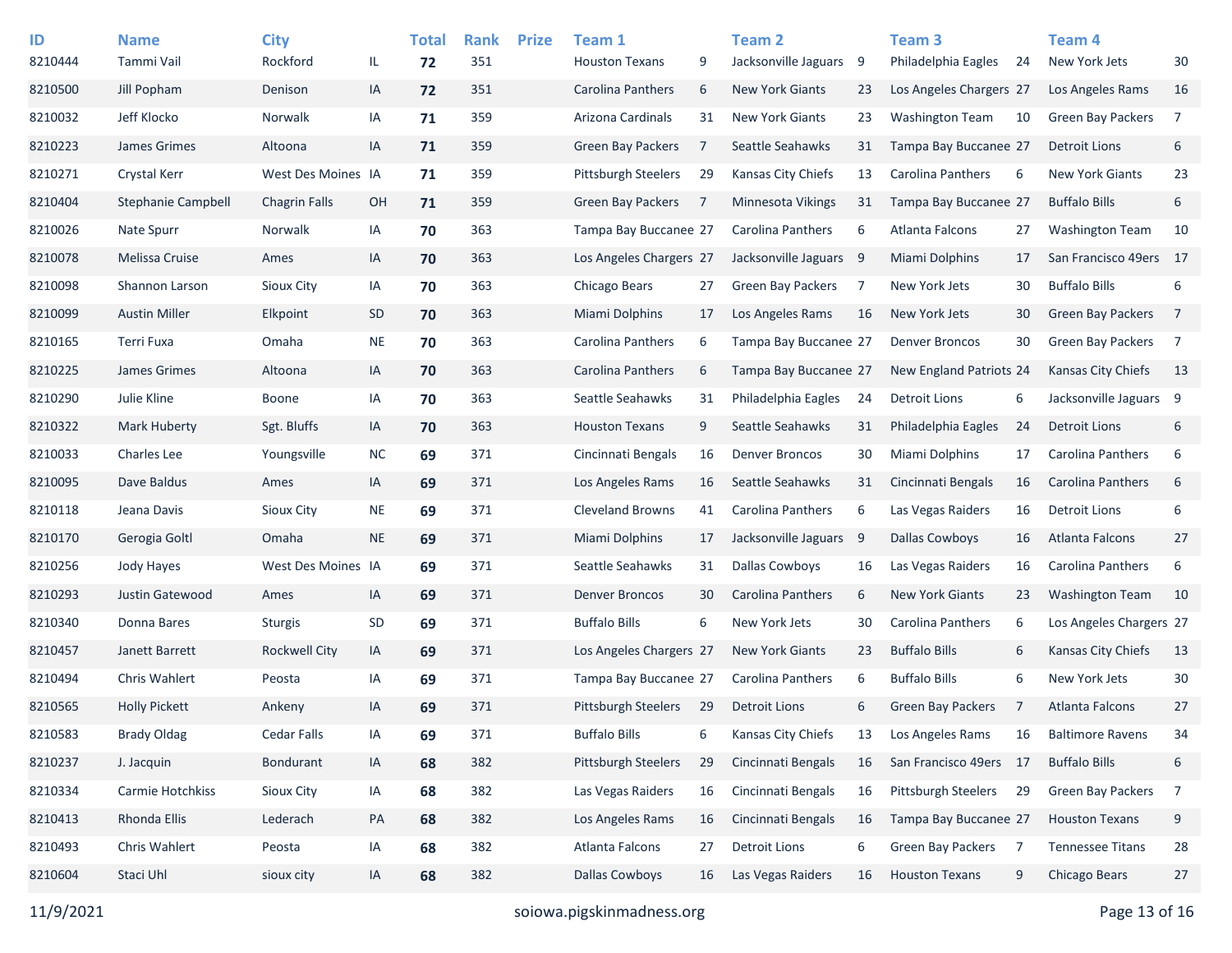| ID<br>8210133 | <b>Name</b><br>Norm Coates | <b>City</b><br>Moultonborough | <b>NH</b> | <b>Total</b><br>67 | <b>Rank</b><br>387 | <b>Prize</b> | Team 1<br>Las Vegas Raiders | 16 | <b>Team 2</b><br><b>Green Bay Packers</b> | 7    | Team <sub>3</sub><br><b>Washington Team</b> | 10             | Team <sub>4</sub><br><b>Baltimore Ravens</b> | 34             |
|---------------|----------------------------|-------------------------------|-----------|--------------------|--------------------|--------------|-----------------------------|----|-------------------------------------------|------|---------------------------------------------|----------------|----------------------------------------------|----------------|
| 8210150       | Dennis Dudzik              | Omaha                         | $\sf NE$  | 67                 | 387                |              | New York Jets               | 30 | <b>Detroit Lions</b>                      | 6    | Philadelphia Eagles                         | 24             | <b>Green Bay Packers</b>                     | $\overline{7}$ |
| 8210262       | Nate Ladwig                | West Des Moines IA            |           | 67                 | 387                |              | Kansas City Chiefs          | 13 | Tampa Bay Buccanee 27                     |      | Miami Dolphins                              | 17             | <b>Washington Team</b>                       | 10             |
| 8210591       | Julie Strum                | Ames                          | IA        | 67                 | 387                |              | <b>Houston Texans</b>       | 9  | Kansas City Chiefs                        | 13   | <b>Pittsburgh Steelers</b>                  | 29             | <b>Dallas Cowboys</b>                        | 16             |
| 8210022       | <b>Rick Spurr</b>          | Atlantic                      | IA        | 66                 | 391                |              | Carolina Panthers           | 6  | Kansas City Chiefs                        | 13   | Arizona Cardinals                           | 31             | Cincinnati Bengals                           | 16             |
| 8210220       | Wendy Hite                 | <b>Council Bluffs</b>         | IA        | 66                 | 391                |              | Arizona Cardinals           | 31 | <b>Detroit Lions</b>                      | 6    | <b>Kansas City Chiefs</b>                   | 13             | Cincinnati Bengals                           | 16             |
| 8210419       | Jenna Biegger              | Polk City                     | IA        | 66                 | 391                |              | <b>Dallas Cowboys</b>       | 16 | Tampa Bay Buccanee 27                     |      | Detroit Lions                               | 6              | Miami Dolphins                               | 17             |
| 8210431       | John Santone               | Painesville                   | OH        | 66                 | 391                |              | Chicago Bears               | 27 | <b>Dallas Cowboys</b>                     | 16   | <b>Buffalo Bills</b>                        | 6              | Miami Dolphins                               | 17             |
| 8210569       | Jean Wulf                  | Davenport                     | IA        | 66                 | 391                |              | <b>Washington Team</b>      | 10 | Los Angeles Chargers 27                   |      | Kansas City Chiefs                          | 13             | <b>Dallas Cowboys</b>                        | 16             |
| 8210145       | <b>Constance Coates</b>    | Moultonborouch                | <b>NH</b> | 65                 | 396                |              | Cincinnati Bengals          | 16 | Las Vegas Raiders                         | 16   | Carolina Panthers                           | 6              | <b>Atlanta Falcons</b>                       | 27             |
| 8210261       | Jim Barrett                | West Des Moines IA            |           | 65                 | 396                |              | Jacksonville Jaguars        | 9  | <b>Detroit Lions</b>                      | 6    | Las Vegas Raiders                           | 16             | <b>Baltimore Ravens</b>                      | 34             |
| 8210329       | Clatyon Fjerstad           | Lytton                        | IA        | 65                 | 396                |              | Cincinnati Bengals          | 16 | <b>Kansas City Chiefs</b>                 | 13   | <b>Buffalo Bills</b>                        | 6              | <b>Denver Broncos</b>                        | 30             |
| 8210415       | Susan Wardlow              | Waverly                       | IA        | 65                 | 396                |              | <b>New Orleans Saints</b>   | 25 | San Francisco 49ers                       | 17   | <b>Green Bay Packers</b>                    | 7              | <b>Dallas Cowboys</b>                        | 16             |
| 8210528       | David George               | <b>Bondurant</b>              | IA        | 65                 | 396                |              | <b>Houston Texans</b>       | 9  | Philadelphia Eagles                       | 24   | Cincinnati Bengals                          | 16             | Los Angeles Rams                             | 16             |
| 8210031       | Jeff Klocko                | Norwalk                       | IA        | 64                 | 401                |              | <b>Green Bay Packers</b>    | 7  | <b>New Orleans Saints</b>                 | 25   | <b>Houston Texans</b>                       | 9              | <b>New York Giants</b>                       | 23             |
| 8210429       | Timothy Lynch              | <b>JOHNSTON</b>               | IA        | 63                 | 402                |              | Arizona Cardinals           | 31 | <b>Houston Texans</b>                     | 9    | <b>Green Bay Packers</b>                    | 7              | Las Vegas Raiders                            | 16             |
| 8210517       | Jeri Lyn Bares             | Oskaloosa                     | IA        | 63                 | 402                |              | Los Angeles Rams            | 16 | <b>Buffalo Bills</b>                      | 6    | Minnesota Vikings                           | 31             | <b>Washington Team</b>                       | 10             |
| 8210534       | Gregory Weinschenk         | Urbandale                     | IA        | 63                 | 402                |              | <b>Houston Texans</b>       | 9  | Philadelphia Eagles                       | 24   | New England Patriots 24                     |                | <b>Detroit Lions</b>                         | 6              |
| 8210091       | Shari Berends              | Roland                        | IA        | 62                 | 405                |              | <b>Detroit Lions</b>        | 6  | Kansas City Chiefs                        | 13   | Los Angeles Chargers 27                     |                | <b>Dallas Cowboys</b>                        | 16             |
| 8210335       | Judi Eyles                 | Ames                          | IA        | 62                 | 405                |              | Kansas City Chiefs          | 13 | <b>Houston Texans</b>                     | 9    | <b>New York Giants</b>                      | 23             | San Francisco 49ers                          | 17             |
| 8210337       | Judi Eyles                 | Ames                          | IA        | 62                 | 405                |              | Atlanta Falcons             | 27 | Kansas City Chiefs                        | 13   | Cincinnati Bengals                          | 16             | <b>Detroit Lions</b>                         | 6              |
| 8210420       | Royal McClannahan          | Modale                        | IA        | 62                 | 405                |              | <b>Pittsburgh Steelers</b>  | 29 | Jacksonville Jaguars                      | - 9  | <b>Miami Dolphins</b>                       | 17             | <b>Green Bay Packers</b>                     | $\overline{7}$ |
| 8210484       | <b>Terry Main</b>          | urbandale                     | IA        | 62                 | 405                |              | Las Vegas Raiders           | 16 | Los Angeles Rams                          | 16   | Philadelphia Eagles                         | 24             | <b>Detroit Lions</b>                         | 6              |
| 8210492       | Rebecca Rader              | Moville                       | IA        | 62                 | 405                |              | <b>Detroit Lions</b>        | 6  | <b>Kansas City Chiefs</b>                 | 13   | <b>Baltimore Ravens</b>                     | 34             | Jacksonville Jaguars 9                       |                |
| 8210600       | Maureen Rozen              | Robins                        | IA        | 62                 | 405                |              | <b>Houston Texans</b>       | 9  | Miami Dolphins                            | 17   | <b>Detroit Lions</b>                        | 6              | <b>Denver Broncos</b>                        | 30             |
| 8210303       | Mick Lefler                | Lawton                        | IA        | 61                 | 412                |              | Carolina Panthers           | 6  | Cincinnati Bengals                        | 16   | <b>Pittsburgh Steelers</b>                  | 29             | <b>Washington Team</b>                       | 10             |
| 8210326       | Debi Tilson                | Plattsmouth                   | <b>NE</b> | 61                 | 412                |              | Miami Dolphins              | 17 | Detroit Lions                             | 6    | New Orleans Saints                          | 25             | Kansas City Chiefs                           | 13             |
| 8210338       | Judi Eyles                 | Ames                          | IA        | 61                 | 412                |              | Los Angeles Chargers 27     |    | San Francisco 49ers                       | - 17 | Green Bay Packers                           | $\overline{7}$ | <b>Washington Team</b>                       | 10             |
| 8210354       | <b>Bob Hall</b>            | Shell Lake                    | WI        | 61                 | 412                |              | New York Giants             | 23 | Cincinnati Bengals                        | 16   | <b>Dallas Cowboys</b>                       | 16             | Carolina Panthers                            | 6              |
| 8210350       | <b>Terry Knapp</b>         | Harlan                        | IA        | 60                 | 416                |              | Philadelphia Eagles         | 24 | Kansas City Chiefs                        | 13   | Green Bay Packers                           | 7              | <b>Dallas Cowboys</b>                        | 16             |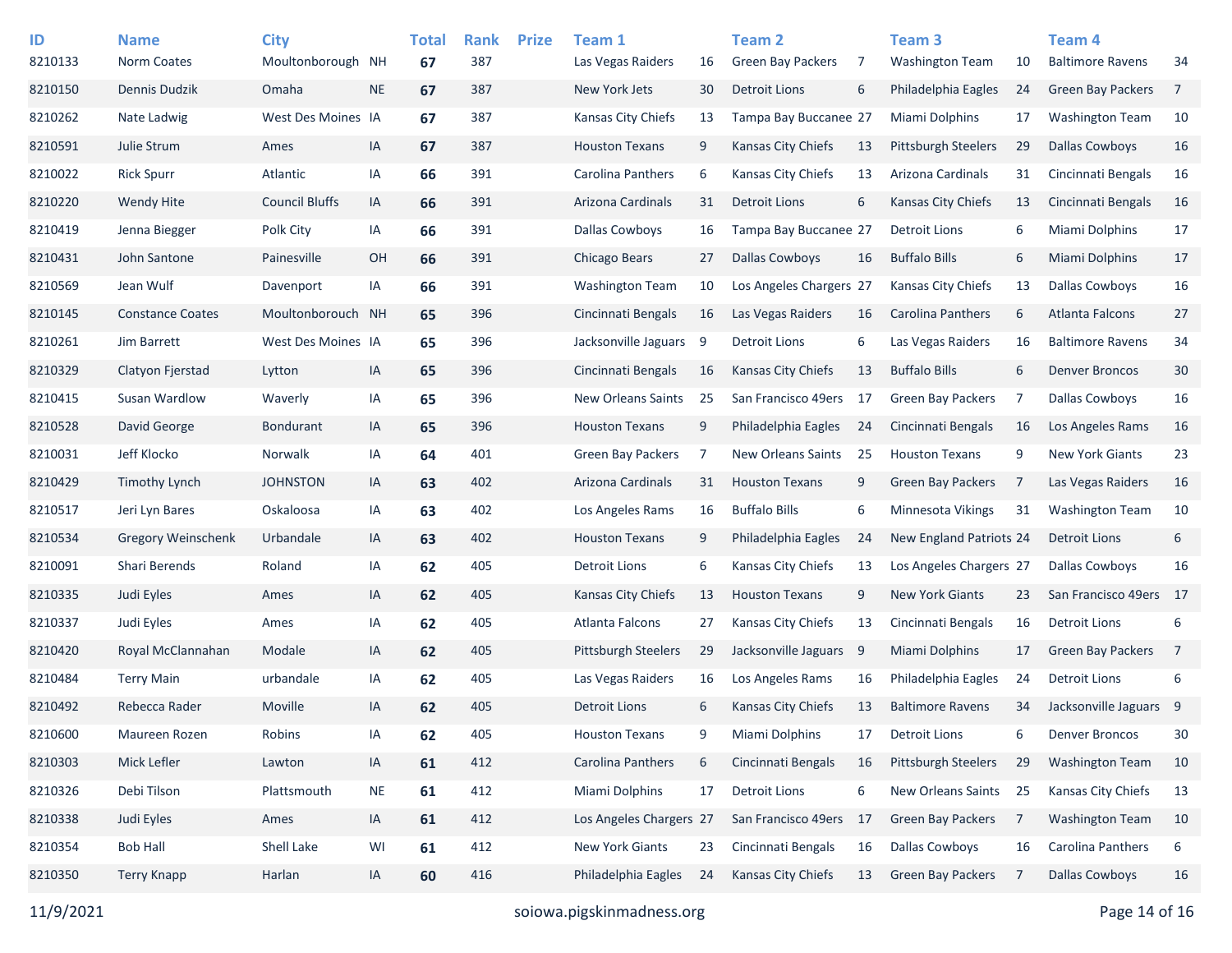| ID<br>8210352 | <b>Name</b><br><b>Carrie Heilig</b> | <b>City</b><br>Fremont  | <b>NE</b>  | <b>Total</b><br>60 | <b>Rank</b><br>416 | <b>Prize</b> | Team 1<br><b>Miami Dolphins</b> | 17 | <b>Team 2</b><br>Jacksonville Jaguars 9 |    | Team <sub>3</sub><br><b>Houston Texans</b> | 9   | Team <sub>4</sub><br>New Orleans Saints 25 |                |
|---------------|-------------------------------------|-------------------------|------------|--------------------|--------------------|--------------|---------------------------------|----|-----------------------------------------|----|--------------------------------------------|-----|--------------------------------------------|----------------|
| 8210411       | Mary F Rogowicki                    | Tuckahoe                | <b>NY</b>  | 60                 | 416                |              | <b>Green Bay Packers</b>        | 7  | <b>Buffalo Bills</b>                    | 6  | Minnesota Vikings                          | 31  | Cincinnati Bengals                         | 16             |
| 8210019       | Fred Anderson                       | West Des Moines IA      |            | 59                 | 419                |              | San Francisco 49ers             | 17 | <b>Houston Texans</b>                   | 9  | <b>Buffalo Bills</b>                       | 6   | Los Angeles Chargers 27                    |                |
| 8210167       | Jack Goltl                          | <b>Council Bluffs</b>   | IA         | 59                 | 419                |              | <b>Houston Texans</b>           | 9  | Los Angeles Rams                        | 16 | New England Patriots 24                    |     | <b>Washington Team</b>                     | 10             |
| 8210308       | James Cunningham                    | <b>Sioux City</b>       | IA         | 59                 | 419                |              | <b>Washington Team</b>          | 10 | <b>Dallas Cowboys</b>                   | 16 | <b>Buffalo Bills</b>                       | 6   | Tampa Bay Buccanee 27                      |                |
| 8210525       | Randall Leventhal                   | Waukee                  | IA         | 59                 | 419                |              | <b>Miami Dolphins</b>           | 17 | <b>Houston Texans</b>                   | 9  | <b>New York Giants</b>                     | 23  | <b>Washington Team</b>                     | 10             |
| 8210533       | Catherine Luchte                    | <b>Colorado Springs</b> | CO         | 59                 | 419                |              | Carolina Panthers               | 6  | Los Angeles Rams                        | 16 | <b>Green Bay Packers</b>                   | 7   | <b>Denver Broncos</b>                      | 30             |
| 8210430       | Paul Barnett                        | Higginson               | <b>AR</b>  | 58                 | 424                |              | <b>Dallas Cowboys</b>           | 16 | Carolina Panthers                       | 6  | <b>Buffalo Bills</b>                       | 6   | New York Jets                              | 30             |
| 8210595       | Jenna Fitch                         | Gilbert                 | ΙA         | 58                 | 424                |              | <b>Detroit Lions</b>            | 6  | <b>New Orleans Saints</b>               | 25 | San Francisco 49ers                        | -17 | <b>Washington Team</b>                     | 10             |
| 8210332       | Carmie Hotchkiss                    | <b>Sioux City</b>       | IA         | 57                 | 426                |              | <b>Washington Team</b>          | 10 | Las Vegas Raiders                       | 16 | <b>New Orleans Saints</b>                  | -25 | <b>Buffalo Bills</b>                       | 6              |
| 8210601       | Maureen Rozen                       | Robins                  | ΙA         | 57                 | 426                |              | <b>Green Bay Packers</b>        | 7  | <b>Tennessee Titans</b>                 | 28 | <b>Buffalo Bills</b>                       | 6   | <b>Dallas Cowboys</b>                      | 16             |
| 8210114       | Jeremy Stroman                      | <b>Sioux City</b>       | IA         | 56                 | 428                |              | <b>Baltimore Ravens</b>         | 34 | Jacksonville Jaguars 9                  |    | <b>Green Bay Packers</b>                   | 7   | Carolina Panthers                          | 6              |
| 8210197       | Dawn Brockman                       | Carson                  | IA         | 56                 | 428                |              | Jacksonville Jaguars            | 9  | Philadelphia Eagles                     | 24 | Los Angeles Rams                           | 16  | <b>Green Bay Packers</b>                   | $\overline{7}$ |
| 8210427       | Timothy Lynch                       | <b>JOHNSTON</b>         | IA         | 56                 | 428                |              | <b>Miami Dolphins</b>           | 17 | San Francisco 49ers 17                  |    | <b>Houston Texans</b>                      | 9   | Kansas City Chiefs                         | 13             |
| 8210513       | Liane Long                          | Avoca                   | IA         | 55                 | 431                |              | <b>Detroit Lions</b>            | 6  | Miami Dolphins                          | 17 | <b>Green Bay Packers</b>                   | -7  | New Orleans Saints                         | 25             |
| 8210584       | <b>Brady Oldag</b>                  | Cedar Falls             | IA         | 55                 | 431                |              | <b>Baltimore Ravens</b>         | 34 | <b>Houston Texans</b>                   | 9  | Carolina Panthers                          | 6   | <b>Detroit Lions</b>                       | 6              |
| 8210589       | Glenda Cogley                       | Grimes                  | ΙA         | 55                 | 431                |              | <b>Green Bay Packers</b>        | 7  | Carolina Panthers                       | 6  | Kansas City Chiefs                         | 13  | <b>Pittsburgh Steelers</b>                 | 29             |
| 8210416       | Katherine Pierce                    | Des Moines              | IA         | 54                 | 434                |              | Carolina Panthers               | 6  | <b>Green Bay Packers</b>                | 7  | Cincinnati Bengals                         | 16  | New Orleans Saints                         | 25             |
| 8210191       | <b>Greg Casey</b>                   | Treynor                 | ΙA         | 53                 | 435                |              | Miami Dolphins                  | 17 | <b>Buffalo Bills</b>                    | 6  | <b>Green Bay Packers</b>                   | 7   | <b>New York Giants</b>                     | 23             |
| 8210529       | Catherine Luchte                    | <b>Colorado Springs</b> | CO         | 53                 | 435                |              | <b>Miami Dolphins</b>           | 17 | Detroit Lions                           | 6  | <b>New York Giants</b>                     | 23  | Green Bay Packers                          | $\overline{7}$ |
| 8210573       | Scott Moore                         | Missouri Valley         | IA         | 52                 | 437                |              | <b>Washington Team</b>          | 10 | Carolina Panthers                       | 6  | <b>Houston Texans</b>                      | 9   | Tampa Bay Buccanee 27                      |                |
| 8210491       | Rebecca Rader                       | Moville                 | IA         | 50                 | 438                |              | <b>Green Bay Packers</b>        | 7  | Carolina Panthers                       | 6  | Arizona Cardinals                          | 31  | <b>Detroit Lions</b>                       | 6              |
| 8210552       | Matthew Lundquist                   | Clive                   | ΙA         | 50                 | 438                |              | Miami Dolphins                  | 17 | Jacksonville Jaguars                    | 9  | <b>Green Bay Packers</b>                   | 7   | San Francisco 49ers 17                     |                |
| 8210586       | Sean Atwater                        | West Burlington         | IA         | 49                 | 440                |              | <b>Washington Team</b>          | 10 | <b>Dallas Cowboys</b>                   | 16 | <b>Green Bay Packers</b>                   | -7  | Los Angeles Rams                           | 16             |
| 8210508       | Martin Benda                        | Farley                  | IA         | 48                 | 441                |              | <b>Buffalo Bills</b>            | 6  | <b>Detroit Lions</b>                    | 6  | Carolina Panthers                          | 6   | New York Jets                              | 30             |
| 8210607       | <b>Terry Ragaller</b>               | Sergeant Bluff          | IA         | 48                 | 441                |              | <b>Washington Team</b>          | 10 | Las Vegas Raiders                       | 16 | Jacksonville Jaguars 9                     |     | Kansas City Chiefs                         | 13             |
| 8210452       | James Strekal                       | Lowgap                  | ${\sf NC}$ | 45                 | 443                |              | <b>Detroit Lions</b>            | 6  | Los Angeles Rams                        | 16 | Carolina Panthers                          | 6   | San Francisco 49ers 17                     |                |
| 8210544       | Elizabeth Beck                      | Ames                    | IA         | 45                 | 443                |              | Kansas City Chiefs              | 13 | Miami Dolphins                          | 17 | <b>Buffalo Bills</b>                       | 6   | <b>Houston Texans</b>                      | 9              |
| 8210407       | Stephanie Campbell                  | <b>Chagrin Falls</b>    | OH         | 44                 | 445                |              | <b>Detroit Lions</b>            | 6  | Los Angeles Rams                        | 16 | <b>Buffalo Bills</b>                       | 6   | Cincinnati Bengals                         | 16             |
| 8210173       | Ian Mass                            | <b>Council Bluffs</b>   | IA         | 40                 | 446                |              | <b>Houston Texans</b>           | 9  | <b>Detroit Lions</b>                    | 6  | Las Vegas Raiders                          | 16  | Jacksonville Jaguars 9                     |                |